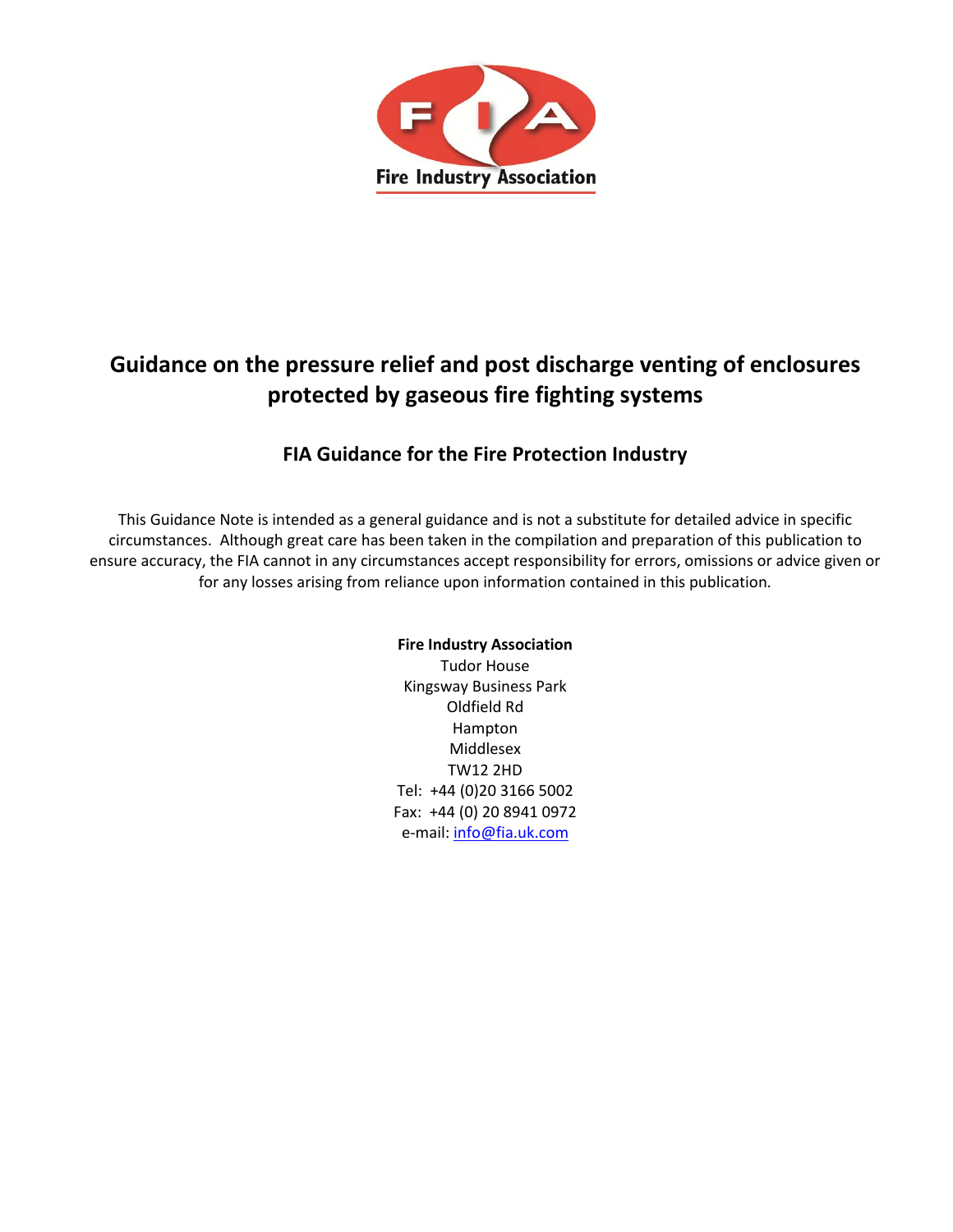# **Copyright:**

The contents of this guidance note are copyright of The Fire Industry Association Limited. Reproduction or publication in whole or part without prior permission is expressly forbidden.

| Guidance on the pressure relief and post<br>discharge venting of enclosures protected by<br>gaseous fire fighting systems | $1st$ February 2012                  |
|---------------------------------------------------------------------------------------------------------------------------|--------------------------------------|
| $Is sue 1 -$                                                                                                              | November 2010                        |
| Issue 2                                                                                                                   | $R^{\text{th}}$<br><b>March 2012</b> |
|                                                                                                                           |                                      |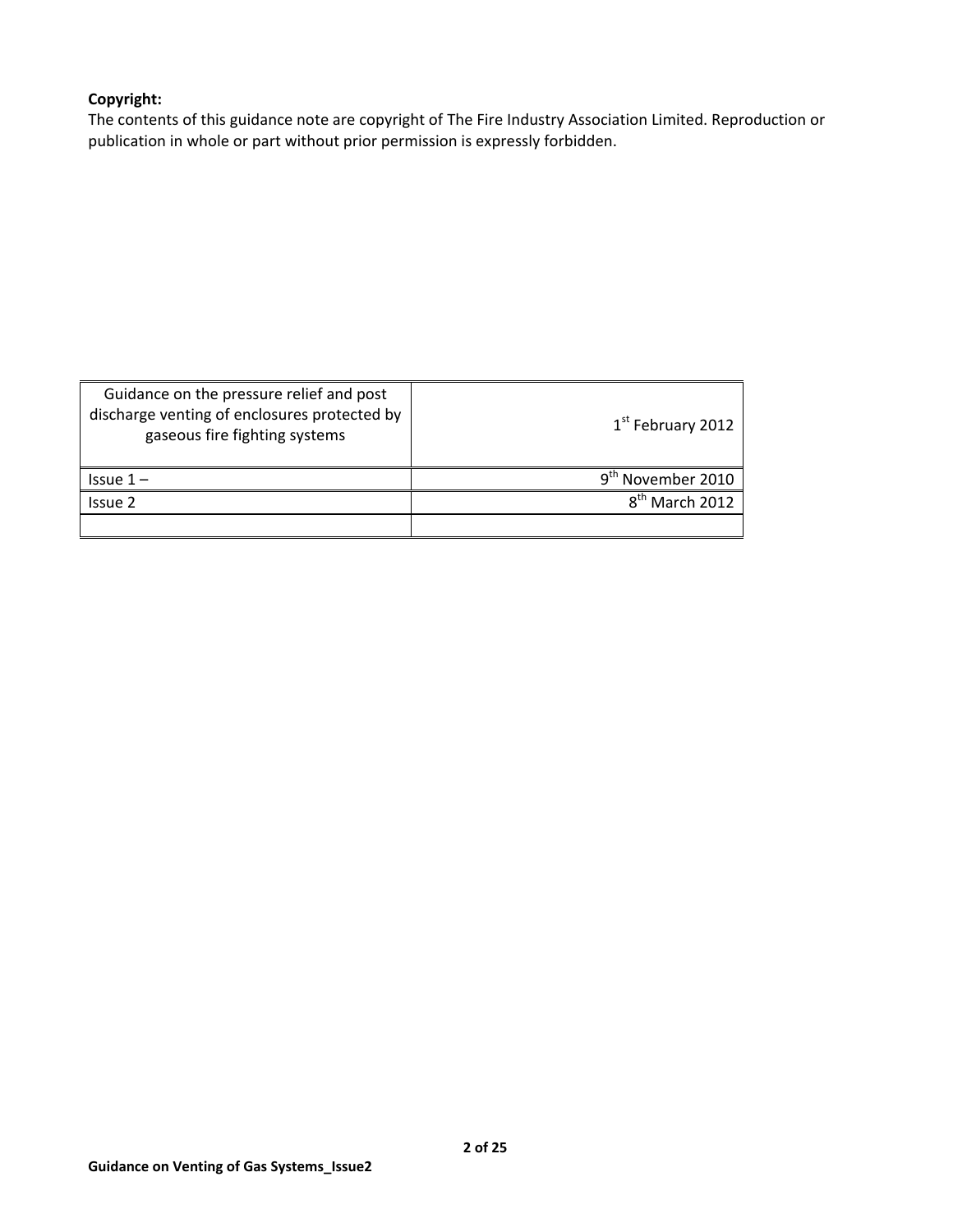# **Contents**

| <b>Introduction</b> |                                         | 4  |
|---------------------|-----------------------------------------|----|
| 1.                  | Scope                                   | 5  |
| 2.                  | References                              | 5  |
| 3.                  | <b>Definitions</b>                      | 5  |
| 4.                  | Use and Limitations                     | 6  |
| 5.                  | Safety                                  | 6  |
| 6.                  | System design - pressure relief venting | 6  |
| 7.                  | System design - post discharge venting  | 25 |
| 8.                  | Acceptance                              | 25 |
| 9.                  | Service and maintenance                 | 25 |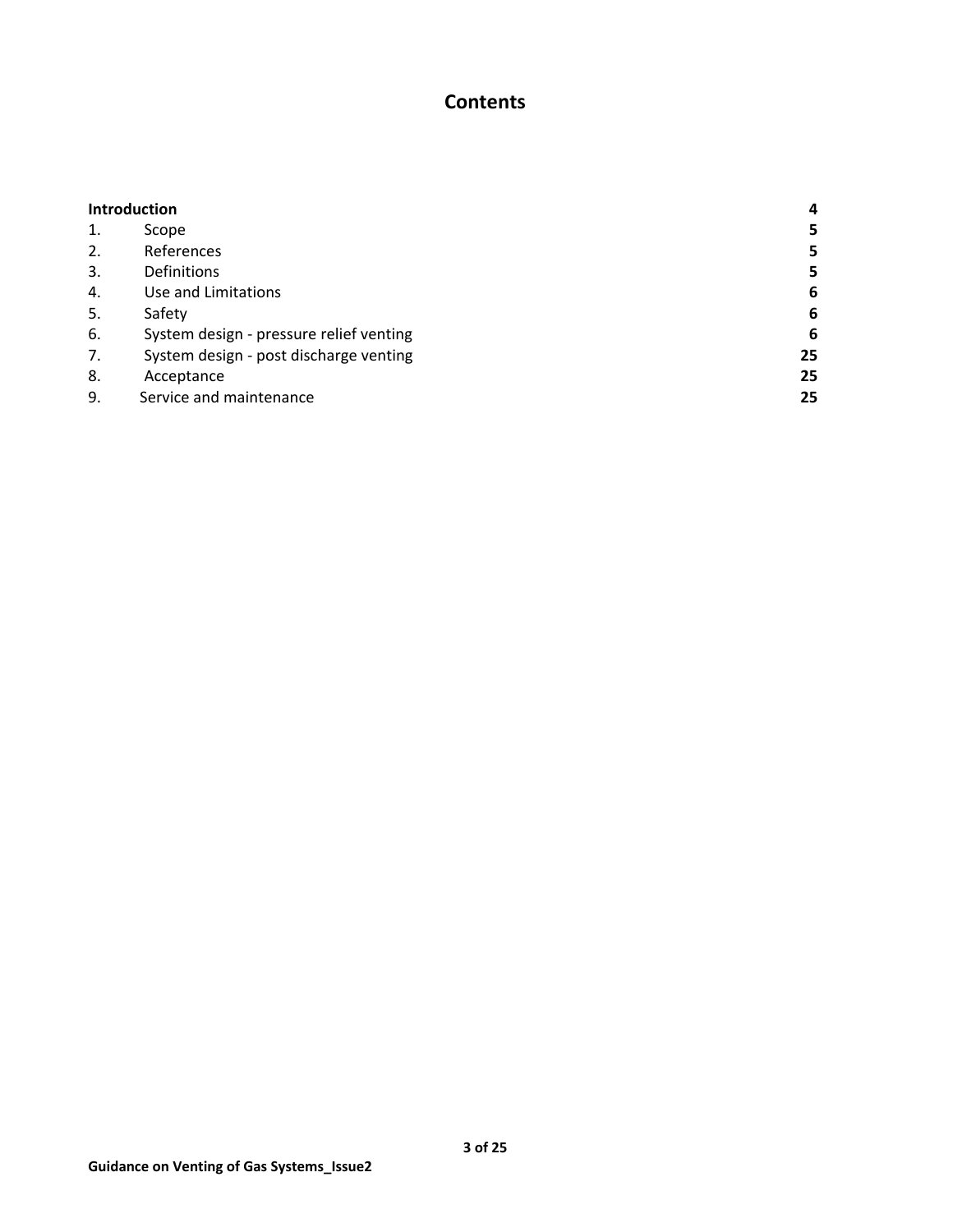## **Introduction**

The effectiveness of a gaseous total flooding fire fighting system depends, in part, on retention of the airextinguishant mixture within the protected volume for a period of time. Retention of the extinguishant-air mixture requires that gas exchange ("leakage") between the enclosure and the ambient environment be restricted. In order to limit the rate of gas exchange the enclosure boundary must have a high degree of integrity. To put it another way, the sum total of the areas of the various penetrations in an enclosure's bounding surfaces must be low, at least during the gas-retention period (hold time) after the end of extinguishant discharge.

Addition of a gaseous fire fighting extinguishant to an enclosure having limited vent area will naturally result in a change of pressure therein. If the enclosure is sealed too tightly during the extinguishant discharge, i.e., too little vent area, the pressure change could exceed the structural strength of one or more of its bounding surfaces – windows, doors, walls, ceiling. Conversely, if the enclosure has too much vent area then gas exchange with the ambient atmosphere will occur rapidly, leading to short retention time of the extinguishant within the protected volume.

Thus, the use of gaseous fire fighting systems must address two performance considerations:

- a. Pressure management within the protected volume during the period of extinguishant discharge
- b. Retention of the extinguishant-air mixture within the enclosure for a specified period of time after the completion of the discharge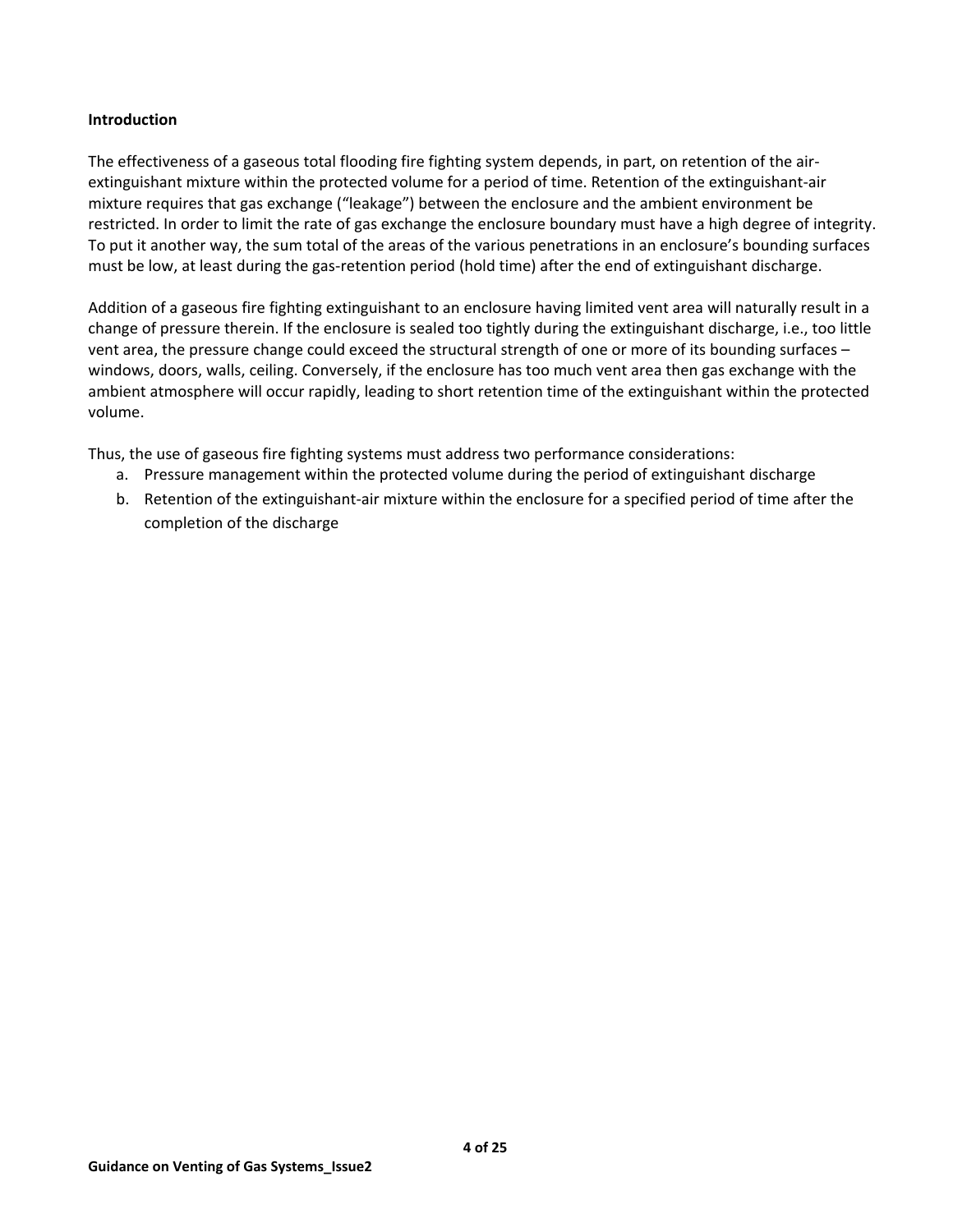## **1. Scope**

This document provides guidance on fulfilling the requirements contained in BS EN15004-1 and BS 5306-4, in respect to over and under pressurisation venting - clauses 7.4.1 and 10.3.3. respectively and post discharge extract - clauses 5.3 h) and 15.9 respectively.

It considers the design, selection and installation of vents to safeguard the structural integrity of enclosures protected by fixed gaseous fire fighting systems and the post discharge venting provisions where used.

## **2. References**

BS EN 15004-1 *Fixed Fire fighting systems – Gas Extinguishing Systems – Part 1 Design, installation and Maintenance*

BS 5306-4 - *Fire Extinguishing installations and equipment on premises — Part 4: Specification for carbon dioxide systems*

## **3. Definitions**

#### **3.1 back pressure**

pressure downstream of a vent

#### **3.2 fire damper**

a device designed to prevent the spread of fire

#### **3.3 free vent area**

the effective area provided by the vent when subjected to the required pressure at the peak flow rate.

#### **3.4 gross vent area**

the overall area of the vent

#### **3.5 negative pressure**

a pressure in the protected room which is lower than ambient pressure

#### **3.6 peak pressure**

the maximum specified differential pressure in the enclosure used for design of the vent system. This must not exceed the room strength

## **3.7 positive pressure**

a pressure in the protected room which is higher than ambient pressure

## **3.8 room strength**

specified differential pressure limit for the protected enclosure

#### **3.9 total vent area**

sum of the free vent area and the natural leakage area

#### **3.10 vent**

a device or means to provide a flow path through an enclosure boundary to limit the pressure therein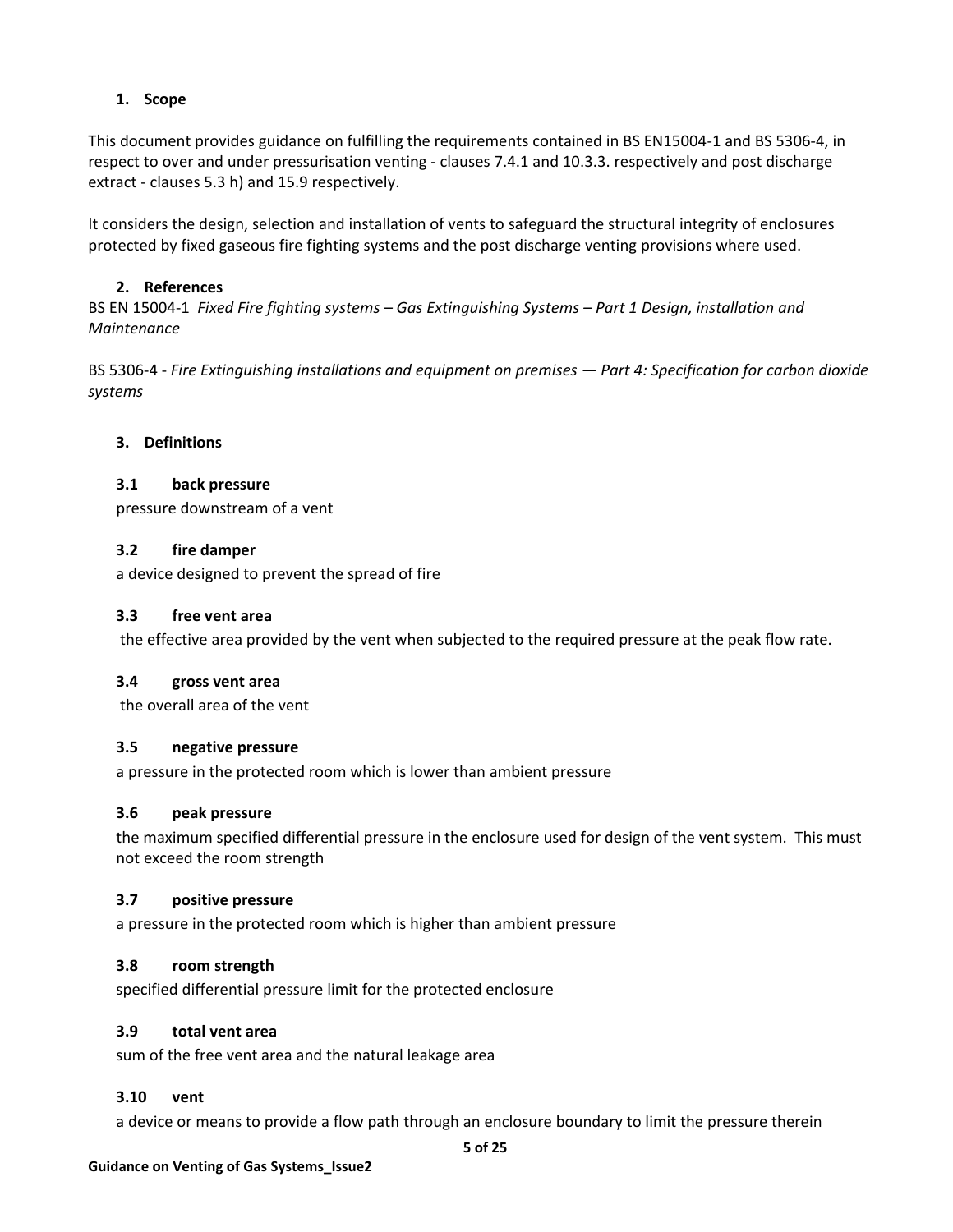# **4. Use and Limitations**

This document is for the use by those competent in the design, installation, servicing and maintenance of fixed gaseous fire fighting systems. It also serves as guidance for those involved in the design, construction and operation of buildings in which such systems are installed.

It does not replace the need for the person responsible for the design, construction and operation of the building to fulfil their obligations in respect to providing adequate structural provisions.

There may be other trades and services involved in the complete system and the document is limited to providing the guidance outlined in the document and does not purport to be expert in all areas.

# **5. Safety**

# **5.1 Structural Safety**

The provision of correctly designed and engineered pressure venting of enclosures protected by fixed gaseous fire fighting systems is essential in order to prevent the possibility of failure of structural integrity. This is essential to mitigate forces exerted by the changes in enclosure pressure when gaseous fighting media are discharged into an enclosure.

# **5.2 Personnel Safety**

The operation of pressure vents or extract systems, requires the removal of mixtures of air/gaseous media from a protected enclosure to atmosphere or another area not necessarily protected. The safety issue may arise due to exposures to the extinguishants themselves or products of combustion and/or extinguishant breakdown products. In addition, any hazards arising from the operation of the over/under pressurisation vents themselves should be considered.

# **6. System Design – Pressure relief venting**

## **6.1 General**

The basic design principle is to limit the pressure excursions imposed on the structure of the protected enclosure by the discharge of gaseous media to that within the limits the enclosure is designed to withstand.

# **6.2 Extinguishant characteristics**

Consideration should be given to positive pressurisation created by all extinguishants and additionally to negative pressurisation created by some extinguishants as defined in table A.

| Table A - Pressure effects of gaseous media |                                  |                                  |  |
|---------------------------------------------|----------------------------------|----------------------------------|--|
| <b>Extinguishant Name</b>                   | <b>Positive Pressure Created</b> | <b>Negative Pressure Created</b> |  |
| FK 5-1-12                                   | Yes                              | Yes                              |  |
| <b>HFC 125</b>                              | Yes                              | Yes                              |  |
| HFC 227ea                                   | Yes                              | Yes                              |  |
| <b>HFC 23</b>                               | Yes                              | No.                              |  |
| IG 01                                       | <b>Yes</b>                       | No.                              |  |
| IG 100                                      | Yes                              | No.                              |  |
| <b>IG 55</b>                                | Yes                              | No.                              |  |
| IG 541                                      | Yes                              | No.                              |  |
| CO <sub>2</sub>                             | Yes                              | No.                              |  |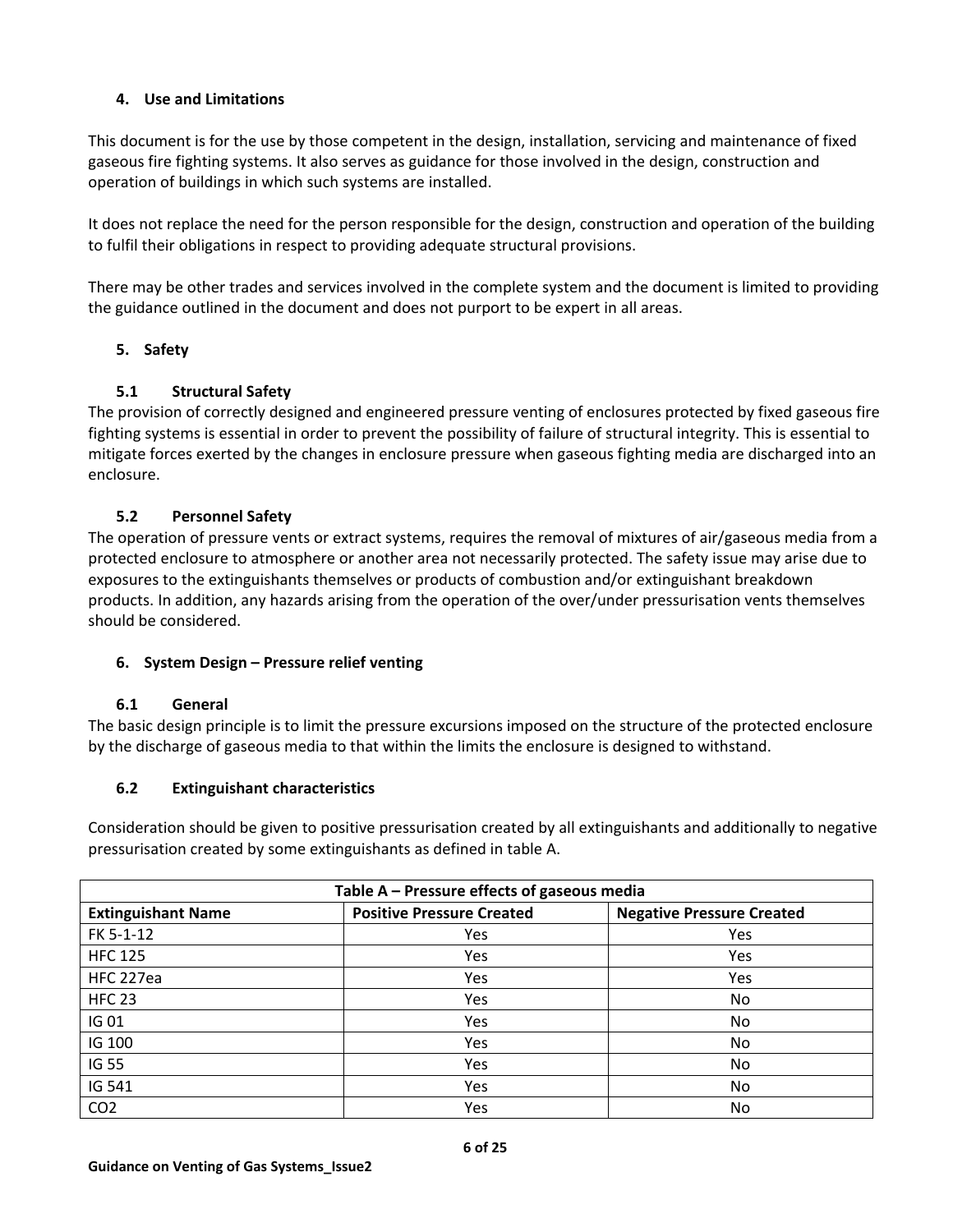## **6.2.1 Pressure graphs**

The graphs below illustrate the typical pressure excursions that would occur during discharge.



#### **6.3 Enclosure characteristics**

It is the client's responsibility and not the fire protection system supplier to determine the room strength. The client must advise the allowable pressure differential the protected enclosures can withstand without sustaining damage.

Our understanding of building strength standards in the UK is that normal (blockwork) construction can withstand 500 pascals, whilst lightweight structures such as stud partitioning can withstand only 250 pascals. Both figures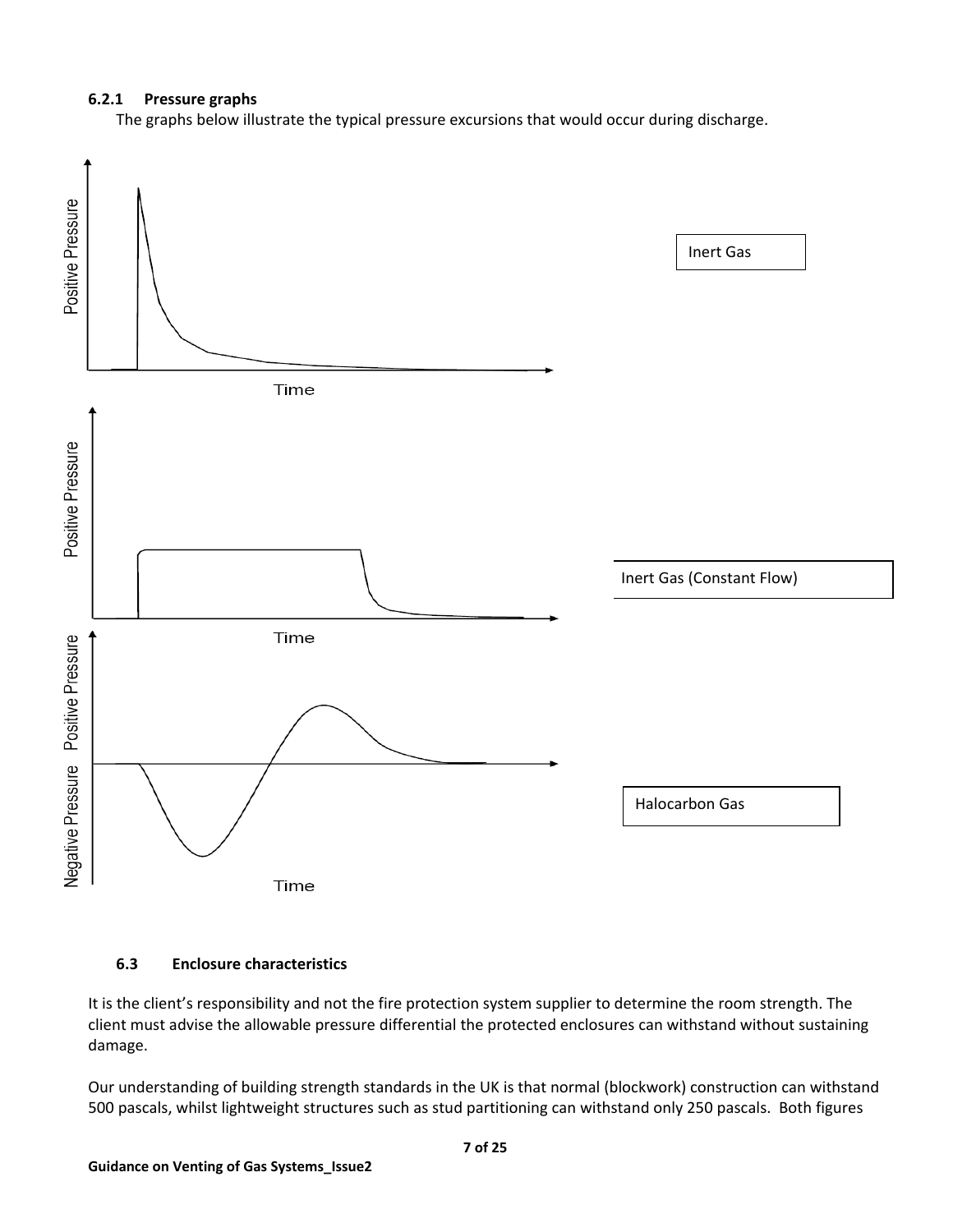assume fixings at the top and bottom. Certain structure types may have even lower limits, particularly suspended ceilings. However, fire system engineers are not qualified to give guidance on room strengths, so it is up to the client to provide this information. In the event that the client does not make clear what the allowable pressure the enclosure will withstand, it is necessary to obtain his acceptance of the figures used.

# **Note : In view of issues related to enclosures utilising suspended ceilings, it is recommended that protection is provided to volumes above and below the suspended ceiling where practical**.

# **6.4 Vent paths**

It is generally assumed that positive/negative pressure vent paths will lead to/from atmosphere. Positive vent paths will assist in the safe transfer of the displaced air/extinguishant volume to atmosphere in the most efficient, uncomplicated manner as well as ensuring air/extinguishant contaminated with fire by-products also finds a safe route to outside air.

As positive pressure venting may involve the displacement of smoke, the possible effect on fire detection systems along the vent path should be considered.

Under certain circumstances it may be necessary to consider the use of adjacent spaces as the means to dissipate the pressure condition, either directly as a function of the volume of that adjacent space or where the adjacent space acts as transit path to atmosphere. Under the circumstances described in the latter, special venting considerations may be required to ensure the pressure condition is not simply transferred to that adjacent space (see clause 6.9).

# **6.5 Types of vents**

There are various types of vent which can be used for this application and these vents may fall into the following categories:

# **6.5.1 Gravity vents**

The blades for these vents are generally hinged on the top edge. They have no electric or pneumatic actuation but rely totally on the room pressure change in order to move the vent blades.

This type of vent may provide a free vent area significantly less than the gross vent area. In addition, the vent design creates turbulent flow and therefore is likely to create higher pressure loss for any given flow. This additional pressure should be factored into the determination of the free vent area required.

Vents, if not fitted with an end stop, for example 'cat flaps', could relieve pressures in both directions, however, these are not recommended unless they are able to avoid compromising the enclosure fire rating.

# **6.5.2 Counter weighted flap vent**

This type of vent is configured with the hinge located just off of the centre of gravity, so that when positive pressure is exerted on the upstream side of the vent it allows the vent blades to pivot to their fully open positions.

The vent can be designed such that there is a minimum operational release pressure, which will ensure that nuisance movement is avoided.

Typical vents would be more efficient than gravity flap vents.

# **6.5.3 Electrically operated vents**

This type of vent utilises blade(s) operated by an electric motor.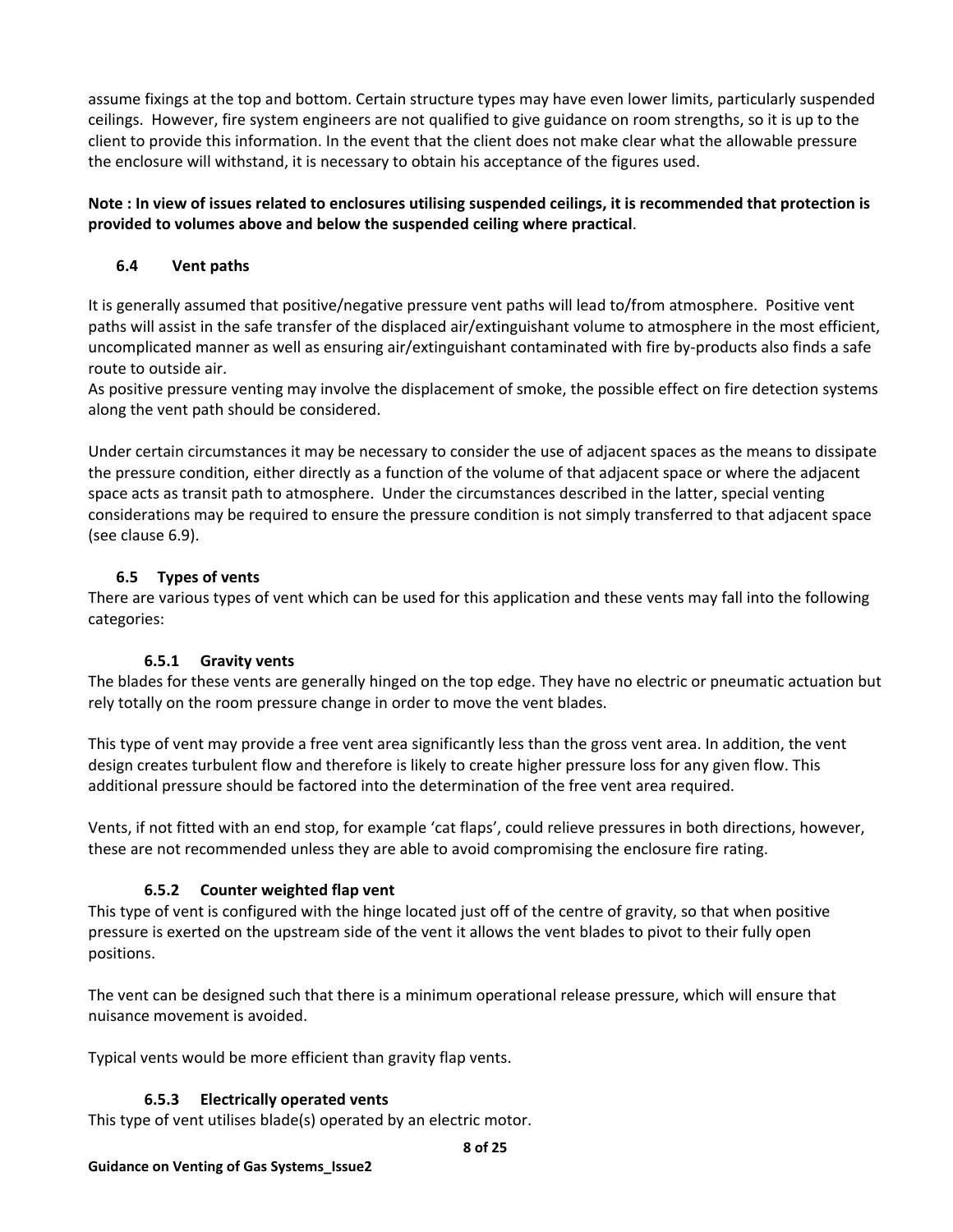This type of vent is the reliant upon power at the time of the discharge, therefore if no other option is available there should be a protected power supply to the vent motor to ensure that failure of mains does not leave the vent in the closed position.

This type of vent generally opens more slowly than other types of vent and correct operation may be dependent on the sequence of activation and the time allowed for the vent to open fully.

# **6.5.4 Pneumatically operated vent**

Pneumatically operated vents are actuated by pressure, normally of gas flowing through the pipe work or alternatively by pilot containers or compressed air line.

## **6.5.5 Vent accessories**

## **6.5.5.1 Security provisions**

If the vent is located within an external wall at low level it is feasible that the client will have some concerns regarding forced entry, therefore it is likely that security bars could be fitted across the aperture in order to retain the building security.

## **6.5.5.2 Insect Screen**

If there is concern that insects could penetrate the building through the vent it may be necessary to specify insect screens, however, these are fine mesh and could have a significant impact on the free vent areas.

## **6.5.5.3 Weather Louvres**

When fitted on exposed, external faces of a building it is possible that rain may penetrate the opening even with the vent in the closed position. In this case a weather louvre could be fitted externally, however this could have a significant impact on the free vent areas.

# **6.5.5.4 Decorative grilles**

Where a decorative grille is used to cover the inner face of the vent assembly, however this could have an impact on the free vent areas.

## **6.5.5.5 Limit Switches**

Should electrically or pneumatically operated vents be inadvertently left in the open position they could become either a security risk or endanger the equipment within the space by the infiltration of pollution from external sources. In this case it may be desirable to fit limit switch(es) to monitor the position of the vent and create a warning signal, either locally, or through the Building Management System, or both

## **6.6 Vent Characteristics**

## **6.6.1 Vent Efficiency**

Pressure relief vents, of whatever type (see section 6.5), control the flow of air by the movement of air control elements (blades). The design of the blades and the extent to which they open at any given pressure determines the free vent area of the vent at that pressure. For example, if a vent has a nominal area of 1.0 square metres and an efficiency of 50% at 100 pascals it will provide a free vent area of 0.5 square metres at 100 pascals. The blades of the same vent may open more at higher pressures, perhaps having an efficiency of 80% at 250 pascals and thus provide a free vent area of 0.8 square metres at 250 pascals. It is therefore recommended that vent manufacturers provide free vent areas at no less than three pressures, for example 100, 250 and 500 pascals.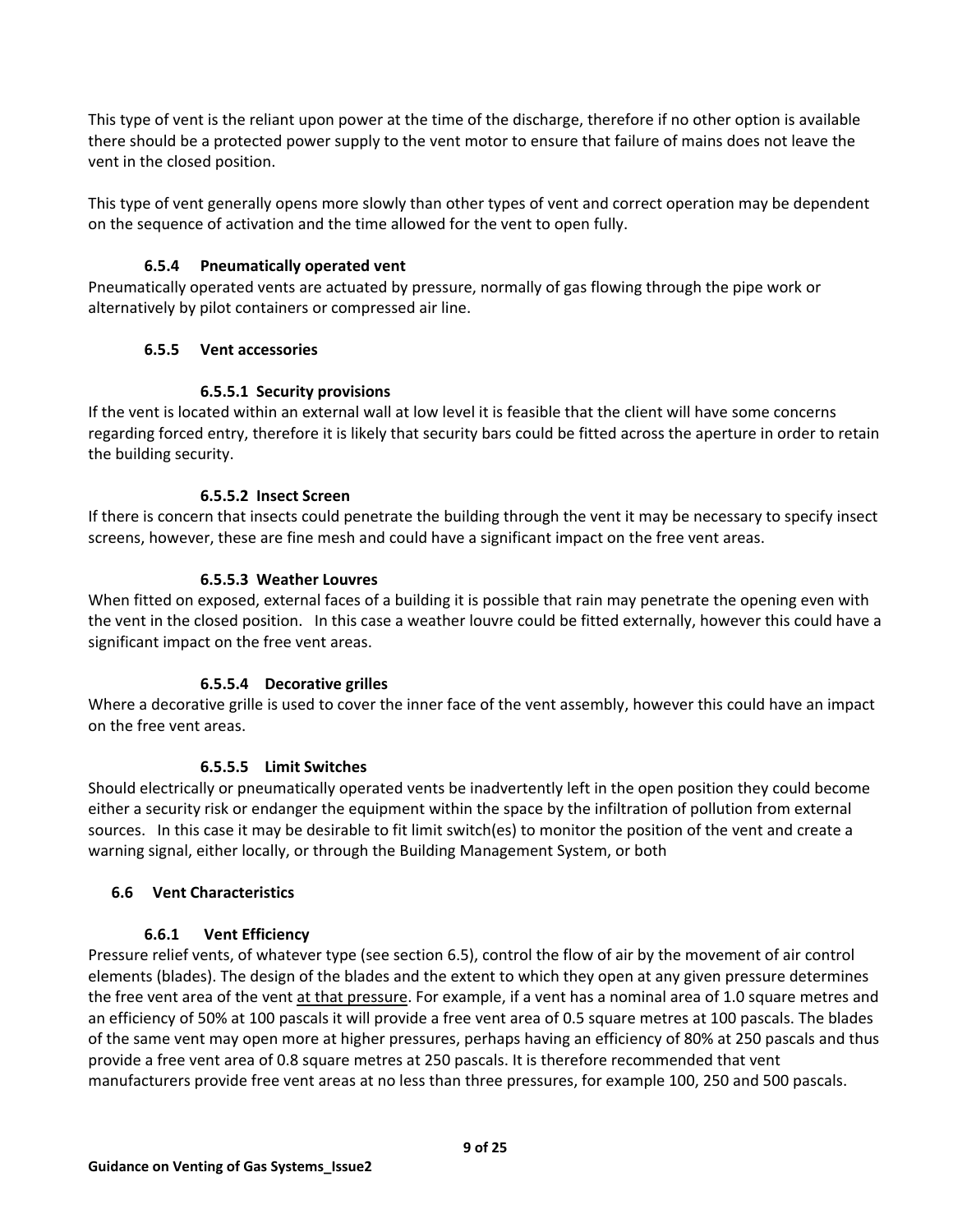Vent efficiency will be reduced by the addition of other accessories in the vent path, e.g. weather louvres, grilles etc. Whilst it would be impossible for vent manufacturers to test their vents with every variety of accessory available (manufacturer, style etc.), they should be able to provide a safe assessment of the potential effect based on the free vent area of the accessory proposed.



# **Efficiency of Pressure Relief Vents**

## **6.6.2 Minimum Opening Pressure**

The vent should be designed to have a minimum opening pressure to avoid nuisance opening. This should be at least 50 pascals.

## **6.6.3 Minimum Closing Pressure**

The vent should be designed to have a minimum closing pressure to ensure closure at the end of the discharge. This should be at least 30 pascals.

#### **6.6.4 Fire rating**

Where vents are included in an enclosure they should not reduce the fire rating of the structure and therefore be of equivalent fire rating.

#### **6.7 Vent location and mounting**

#### **6.7.1 Vent location**

The most favourable location for the vent is on an exterior wall of the building.

The vent should be located taking due account of the discharge nozzles and any objects both inside and outside the enclosure in the vicinity of the vent.

The vent should be located on an area of wall within the enclosure which is devoid of all services or other fixtures or fittings that could impede the flow path. Where available free wall space is limited, consideration may have to be given to having a bespoke vent manufactured which will fit the available space constraints.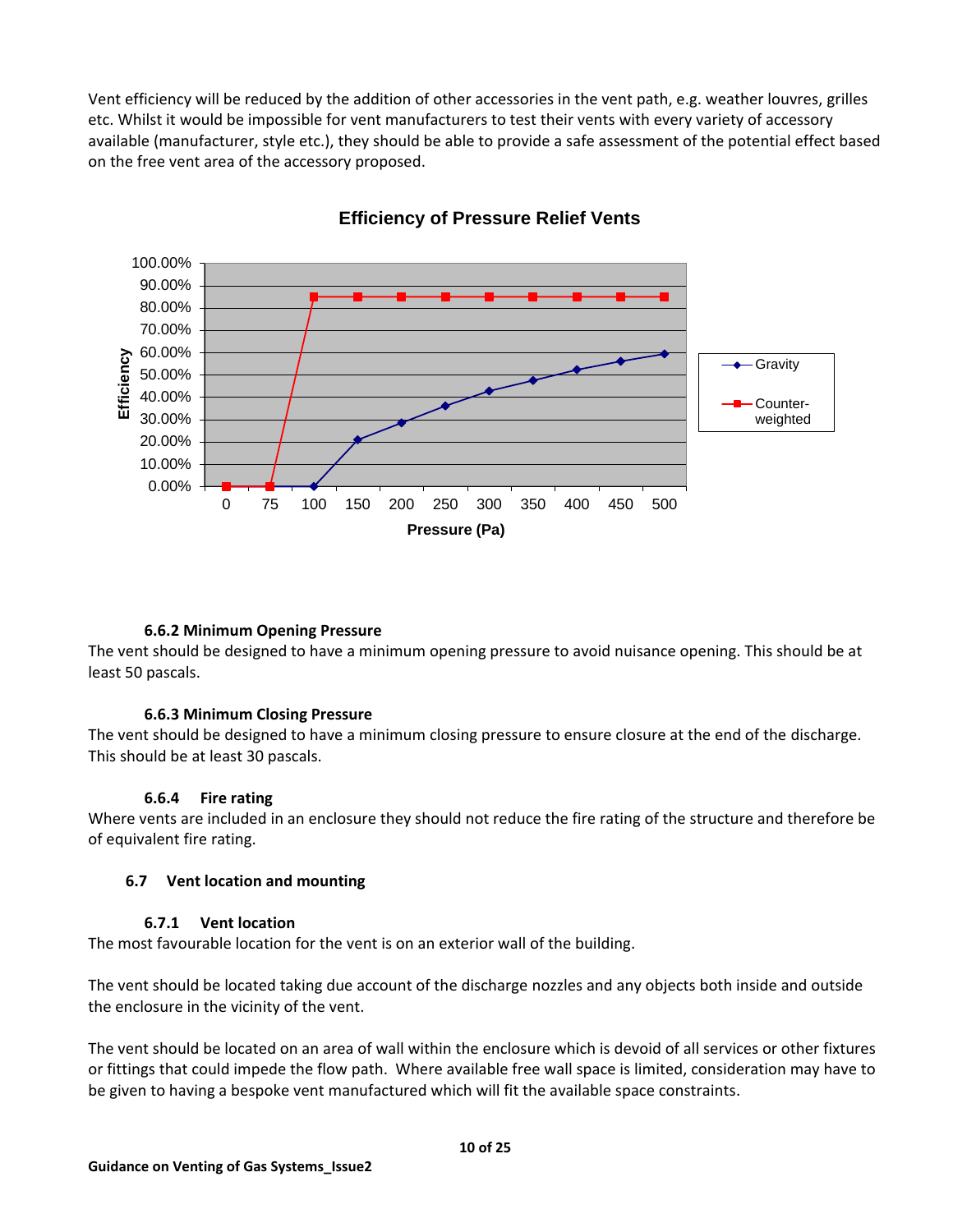The most significant hazard which arises from obstructions placed on either side of the vent are those which are of a non-fixed or temporary arrangement, which may impede flow or prevent the vent from functioning correctly. Such items may not be present at the time at which the gaseous fire fighting system is designed and ultimately handed over; examples may include skips, packing boxes, filing cabinets etc.

Where obstruction of either side of the vent is possible, suitable warning notices or physical barriers should be provided.

The discharge of a gaseous fire fighting system causes rich streams of extinguishant to be liberated from the discharge nozzles, which dissipate the further the flow gets from the nozzle. It follows, therefore, that placing a vent in close proximity to nozzles and directly in the path of discharge may cause a disproportionate quantity of extinguishant to be vented during the discharge.

Vents should be positioned taking into account the above points and any location in the enclosure boundary may be suitable.

## **6.7.2 Vent mounting**

The following are provided as general information which may vary between suppliers. Vents may feature a mounting flange which is fixed to the surface to which the vent is to be mounted, using suitable screws. The surface to which the vent is to be fitted needs to be flat and where the surface is stepped or uneven, additional mounting frames may be required. Additional mounting frames may also need to be utilised where the vents are being fitted in very thin enclosure walls such as GRP cabins; or where existing window frames are used; or where the vents is to be mounted in a door.

Vents are generally fabricated from sheet steel and depending on the type of vent, will include items such as, weights on each vent blade, pneumatic actuators or electric motors. Consequently, the vents themselves will have a weight, which can be significant where either a number of small vents are located together in one area, or where a single large vent is used. The supplier should state the weight of the vent supplied and the building contractor make due allowance for this where it is necessary to build in additional structural members to support the weight.

The rigidity of the vent frame in which the blades are mounted varies between manufactures. Furthermore, the larger the vent, the more prone to distortion the frames become. Where manufacturers fit cross braces to the vent to limit distortion, these shall not be removed until the vent is installed. Since the vent blades are invariably a close fit with the frame, any distortion of the frame can hamper the full and correct opening of the damper blades. It is therefore essential that the size of the hole physically made in the wall has a sufficient degree of slack around the vent frame to ensure that the frame does not become distorted by the wall. The building contractor must ensure that once the vent is fitted and the mounting screws fully tightened, that the vent is free of any distortion and all the blades are able to freely move such that they can fully open and will fully close under gravity (or normal power source) alone.

Some vents are supplied with a telescopic tube which lines the surface of the hole cut in the wall. The use of such telescopic tubes reduces the amount of builders work necessary in cleaning up the edges of the hole after it has been formed. All wall linings should retain the fire rating of the structure.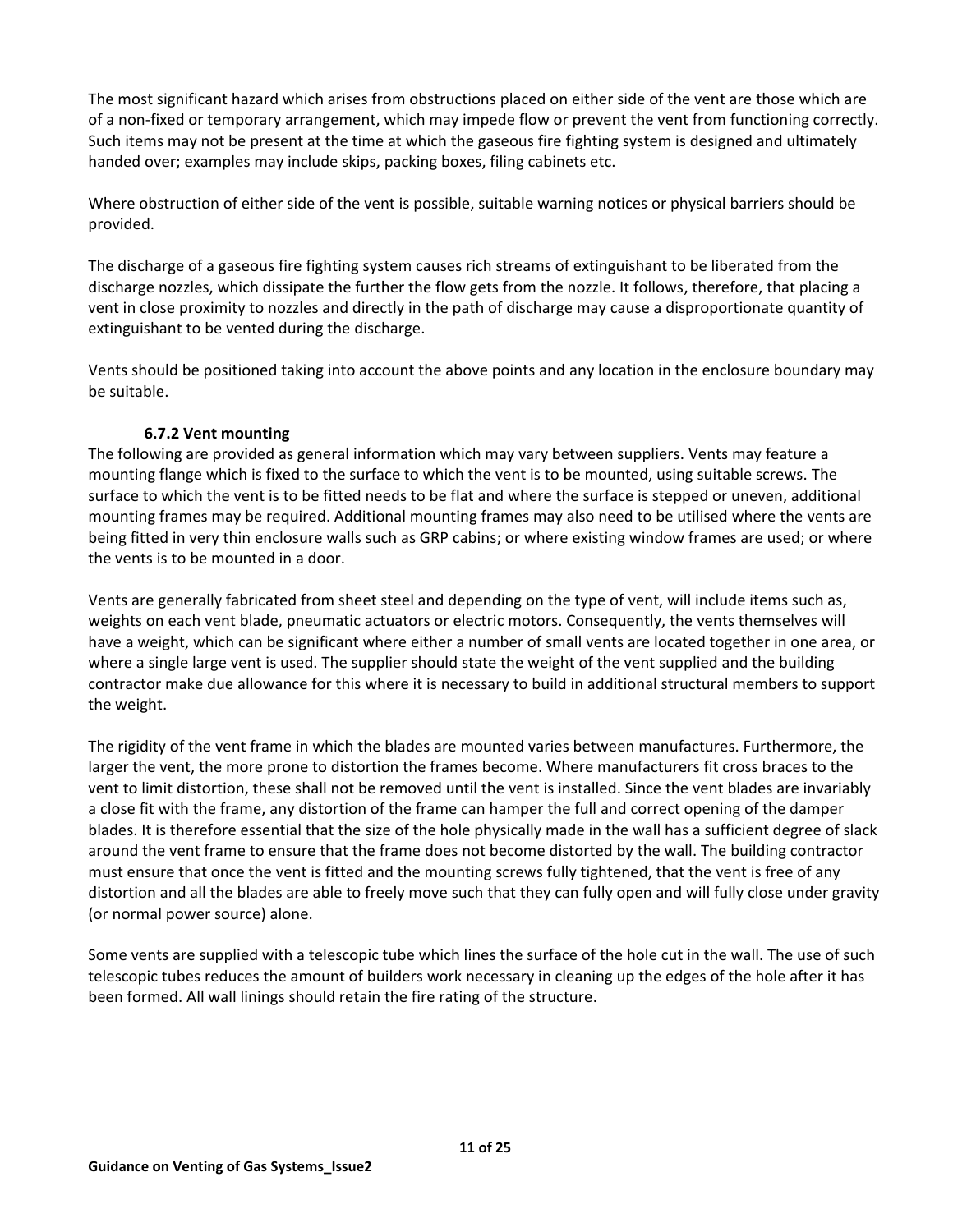#### **6.8 Total vent area calculations**

#### **6.8.1 Total vent area requirement (non liquefiable gases and CO2)**

The area is calculated using the formula below (where a value of 1.0 has been assumed for the co-efficient of resistance of the flow through an opening).

$$
A = \frac{M * S}{\sqrt{P * S_{H}}}
$$

A = Total vent area (square metres)

M = mass flow of extinguishant (kgs/second)

S = specific vapour volume of extinguishant (cubic metres/kg)

P = maximum room strength (pascals)

 $S_H$  = specific vapour volume of homogenous mix (cubic metres/kg)

#### Where

$$
S_{H} = \frac{C \cdot S}{100} + \left(\frac{100 - C}{100}\right) \cdot S_{AIR}
$$
  
\nC = design concentration (%)  
\n
$$
S_{AIR} = \text{specific vapour volume of air given by :}
$$
  
\n
$$
S_{AIR} = K1 + K2 \cdot T
$$
  
\n
$$
K1 = 0.773824
$$
  
\n
$$
K2 = 0.002832967
$$
  
\n
$$
T = \text{Temperature in degrees C}
$$

Where

$$
Q_R = \left(\frac{S_R}{S}\right) * In \left(\frac{100}{100 - C}\right)
$$

 $S_R$  = specific reference volume of extinguishant at the reference filling temperature and at 1.013 bar (cubic metres/ cubic metres)

 $Q_R$  = the quantity in cubic metres of extinguishant required at the reference temperature and at a pressure of 1.013 bar.

## **Example Calculations for Inert Gases (values taken from BS EN 15004)**

Note : in these examples peak discharge percentage relates to the stored quantity of gas

| $IG-55 @ 20^{\circ}C$ |                     |
|-----------------------|---------------------|
| Temperature           | $20^{\circ}$ C      |
| $S(IG-55)$            | 0.7081 $m^3$ /kg    |
| $S_{AIR}$             | 0.8305 $\rm m^3/kg$ |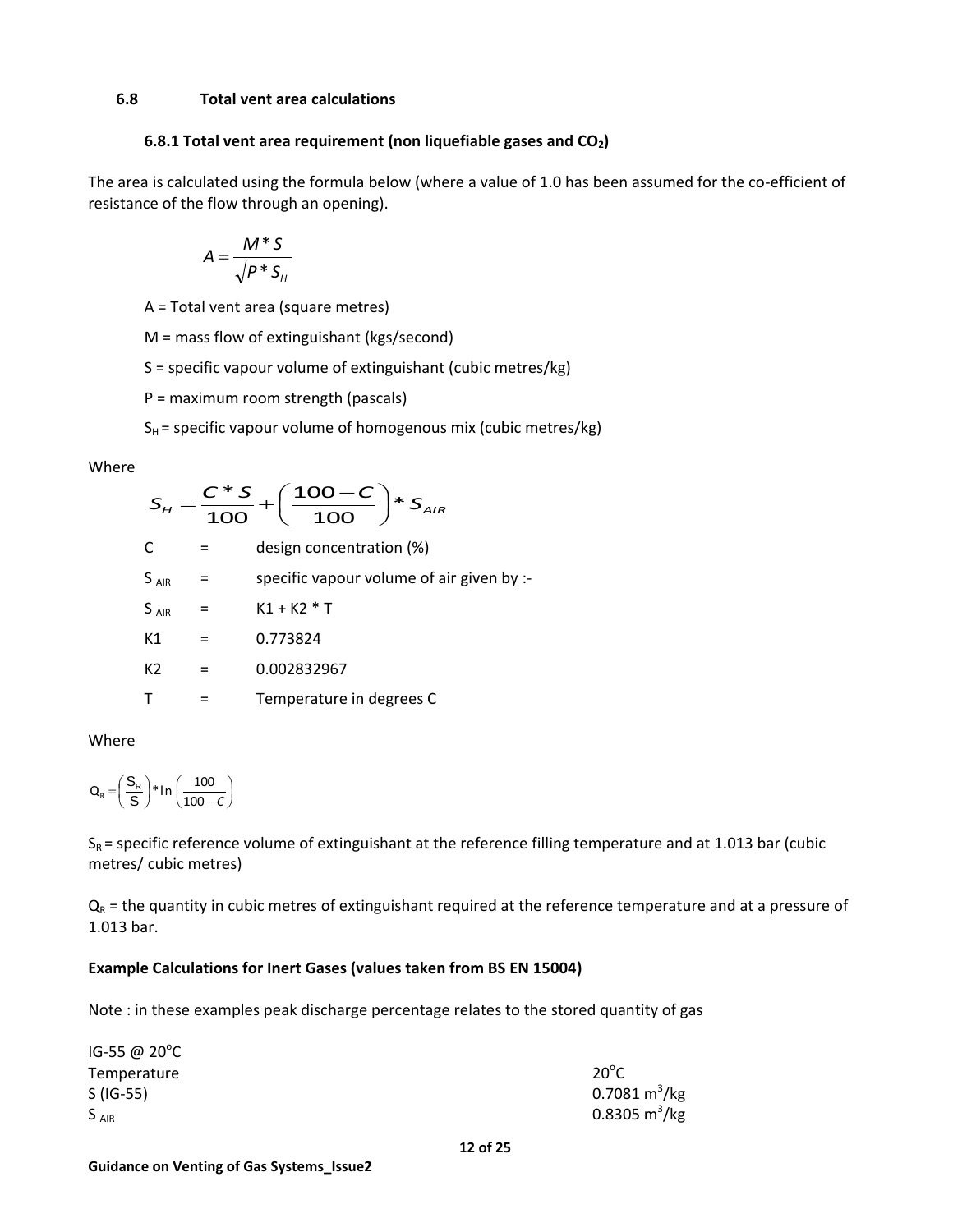| $S_{H}$<br>P<br>Volume                                                                              | <b>Design Concentration</b><br>Flooding factor<br>Amount of gas required<br>Number of containers holding 32.09kg (80 litre 300 bar)<br>Actual gas flowing  | 260m <sup>3</sup><br>0.8494 kg/m <sup>3</sup><br>220.84 kg<br>7 | $0.7752 \text{ m}^3/\text{kg}$<br>500 Pa<br>45.2%<br>224.63 kg                                                           |
|-----------------------------------------------------------------------------------------------------|------------------------------------------------------------------------------------------------------------------------------------------------------------|-----------------------------------------------------------------|--------------------------------------------------------------------------------------------------------------------------|
| 1.                                                                                                  | Total vent area required assuming vent co-efficient of 1:<br>Peak discharge at 3%, 60 second discharge (6.74 kg/s)                                         | $0.243 \text{ m}^2$                                             |                                                                                                                          |
|                                                                                                     | 2. Peak discharge at 1.5%, 120 second discharge (3.37 kg/s)                                                                                                |                                                                 | $0.122 \text{ m}^2$                                                                                                      |
| 3.                                                                                                  | Constant discharge, 60 second discharge (3.744 kg/s)                                                                                                       | $0.135 \text{ m}^2$                                             |                                                                                                                          |
| $IG-100 \ @ 5^{\circ}C$<br>Temperature<br>S (IG-100)<br>$S_{AIR}$<br>$S_{H}$<br>P<br>Volume         | <b>Design Concentration</b><br>Flooding factor<br>Amount of gas required<br>Number of containers holding 24.88kg (80 litre 300 bar)<br>Actual gas flowing  | 530 $m3$<br>0.6335 kg/m <sup>3</sup><br>335.73 kg<br>14         | $5^{\circ}$ C<br>$0.8143 \text{ m}^3/\text{kg}$<br>40.3%<br>0.7880 $\rm m^3/kg$<br>0.7986 $m^3/kg$<br>250 Pa<br>348.32kg |
| 1.                                                                                                  | Total vent area required:<br>Peak discharge at 4%, 60 second discharge (13.93 kg/s) 0.803 m <sup>2</sup>                                                   |                                                                 |                                                                                                                          |
|                                                                                                     | 2. Peak discharge at 2%, 120 second discharge (6.97 kg/s) $0.402 \text{ m}^2$                                                                              |                                                                 |                                                                                                                          |
| 3.                                                                                                  | Constant discharge, 60 second discharge (5.80 kg/s)                                                                                                        | $0.334 \text{ m}^2$                                             |                                                                                                                          |
| <u>IG-541 @ 35<sup>°</sup>C</u><br>Temperature<br>S (IG-541)<br>$S_{H}$<br>$S_{AIR}$<br>P<br>Volume | <b>Design Concentration</b><br>Flooding factor<br>Amount of gas required<br>Number of containers holding 57.39kg (140 litre 300 bar)<br>Actual gas flowing | 435m <sup>3</sup><br>$0.691 \text{ kg/m}^3$<br>300.79 kg<br>6   | $35^{\circ}$ C<br>0.7416 $\rm m^3/kg$<br>39.9%<br>0.8206 $m^3/kg$<br>0.8730 $m^3/kg$<br>350 Pa<br>344.34kg               |

Total vent area required: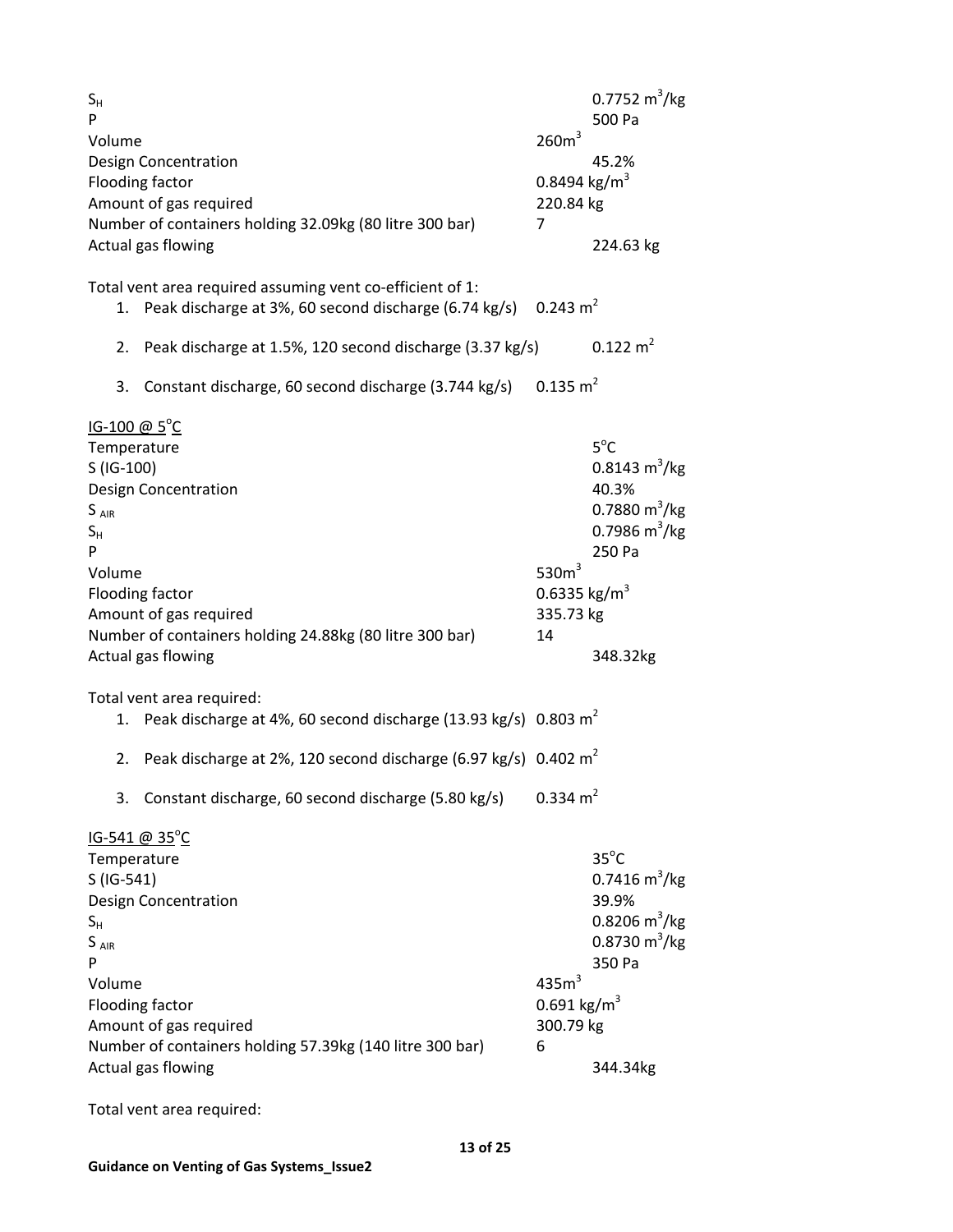- 1. Peak discharge at 2.5%, 60 second discharge (8.61 kg/s) 0.376  $m^2$
- 2. Peak discharge at 1.25%, 120 second discharge  $(4.3 \text{ kg/s})$  $0.188 \text{ m}^2$
- 3. Constant discharge, 60 second discharge (5.74 kg/s)  $0.252 \text{ m}^2$

| Carbon Dioxide at 0°C             |                      |                               |
|-----------------------------------|----------------------|-------------------------------|
| Temperature:                      |                      | $0^{\circ}$ C                 |
| S (CO <sub>2</sub> )              |                      | $0.505 \text{ m}^3/\text{kg}$ |
| Design Concentration              |                      | 34%                           |
| $S_{H}$                           |                      | 0.6824 $m^3/kg$               |
| $S_{AIR}$                         |                      | 0.7738 $m^3/kg$               |
| P                                 |                      | 100 Pa                        |
| Volume                            | 375m <sup>3</sup>    |                               |
| <b>Flooding Factor</b>            | $0.8 \text{ kg/m}^3$ |                               |
| Amount of gas required            | 300 kg               |                               |
| Number of containers holding 50kg |                      | 6                             |
| <b>Actual Gas Flowing</b>         |                      | 300 kg                        |

Total Vent Area Required:

Constant discharge, 60 second discharge (5 kg/s)  $0.306 \text{ m}^2$ 

## **6.8.2 Total vent area requirements (liquefiable gases)**

*The US based Fire Suppression Systems Association (FSSA) have issued a "Guide to Estimating Enclosure Pressure and Pressure Relief Vent Area for Applications Using Clean Agent Fire Extinguishing Systems". This guidance has been based upon experimental data attained via collaboration with various industry participants, including a number of multinational organisations.*

*The FSSA work is by far the most in-depth investigation to-date, on the estimation of enclosure pressure and total vent area requirements.* 

*Due to the unique status of the FSSA Guidance at this juncture, together with the backing of appropriate experimental data, the same calculation methodology for halocarbon extinguishants is used within this FIA guidance document. It should be noted, that the form of the equations have been consolidated into a single expression and to represent SI units.*

The calculation methodology provides means to estimate the pressure excursion expected for a specified extinguishing agent and to estimate the required vent size in order to limit the maximum and minimum pressure within the enclosure.

The following input parameters are required to use the calculation methodology:

- Extinguishing agent
- Protected enclosure volume
- Extinguishing system discharge time
- Extinguishing concentration
- Relative humidity of enclosure

If the enclosure strength is known it is possible to calculate the required total vent area.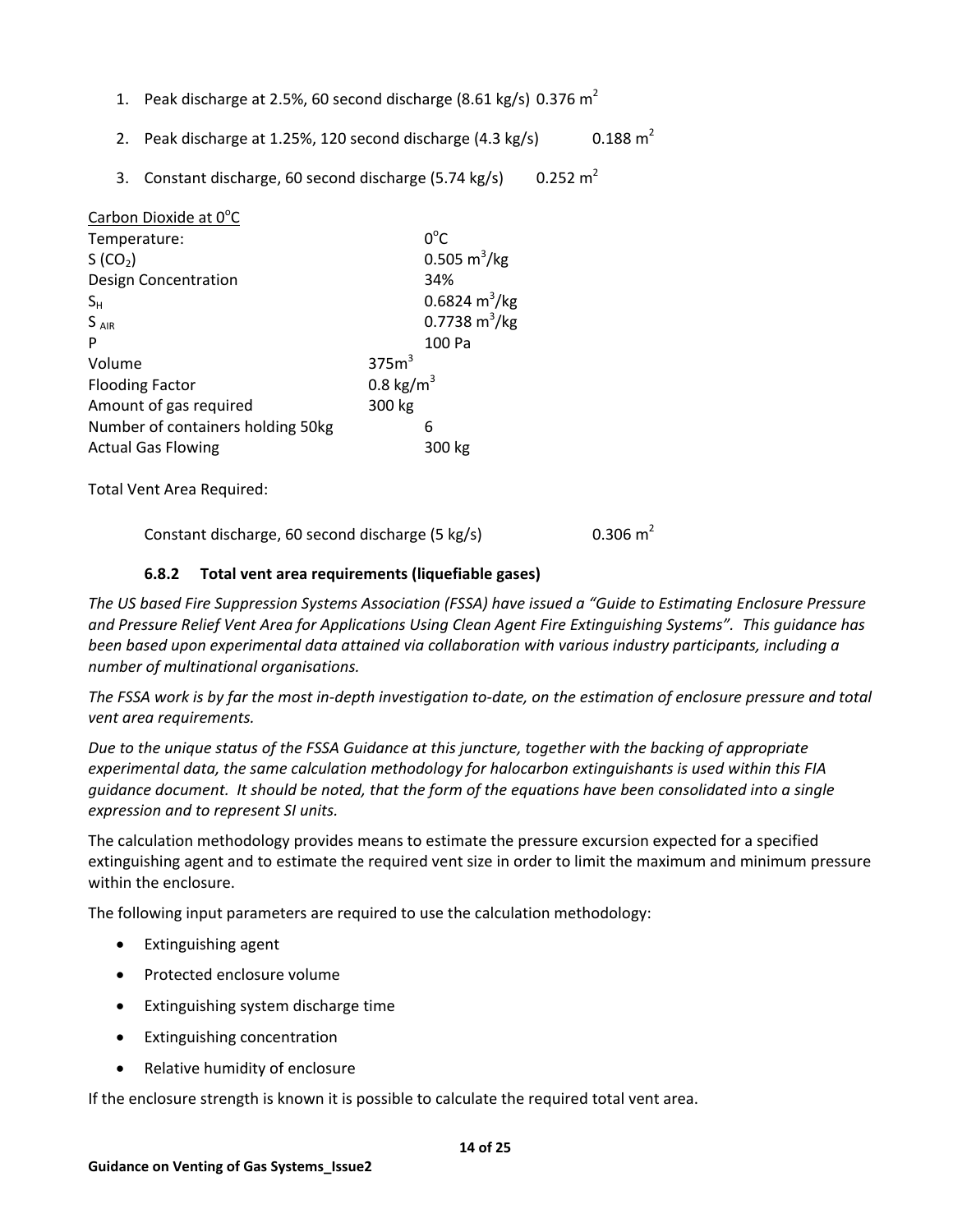If the total vent area is known then it is possible to calculate the expected pressure excursion following an extinguishing system discharge.

| <b>Parameter</b>     | Unit           | <b>Definition</b>                                                                                                                          |
|----------------------|----------------|--------------------------------------------------------------------------------------------------------------------------------------------|
| $+vePE$              | Pa             | <b>Positive Pressure Excursion</b>                                                                                                         |
| -vePE                | Pa             | <b>Negative Pressure Excursion</b>                                                                                                         |
| <b>TotalVentArea</b> | m <sup>2</sup> | the sum of the free vent area and the natural leakage area                                                                                 |
| Volume               | m <sup>3</sup> | Protected enclosure volume                                                                                                                 |
| Conc                 | %              | Suppressant concentration used in the protected enclosure                                                                                  |
| $t_{d}$              | S              | Gaseous fire fighting system discharge time                                                                                                |
| %RH                  | %              | Relative humidity within the enclosure                                                                                                     |
| +veEPL               | Pa             | Enclosure positive pressure limit                                                                                                          |
| -veEPL               | Pa             | Enclosure negative pressure limit                                                                                                          |
| +veFVA               | m <sup>2</sup> | Positive free vent area required to ensure that the positive pressure excursion<br>is below the enclosure positive pressure limit (+veEPL) |
| -veFVA               | m <sup>2</sup> | Negative free vent area required to ensure that the negative pressure<br>excursion is below the enclosure negative pressure limit (-veEPL) |

**CAUTION:** The magnitude of both +veEPL and –veEPL for each extinguishant have limits of applicability. The calculation methodology is based on experimental data and therefore the prediction of the calculation tool must remain within the data envelope investigated. Calculations based on parameters outside the limits of applicability will not be accurate and it is strongly advised that such calculations are treated accordingly. If the relative humidity level is not known, 50% is the recommended value to use.

#### **FK-5-1-12 : Limits of applicability:**

 $6s \le t_d \le 10s$ 4.2% ≤ Conc ≤ 6.0% 20% ≤ RH% ≤ 80% +veEPL ≤ 240Pa -veEPL ≤ -1200Pa

#### **Pressure Excursion for FK-5-1-12**

+vePE = 0.042649\* 
$$
\left(\frac{\text{TotalVenthArea}}{\text{Volume}} * \frac{t_d}{\text{Conc}}\right)^{-1.0334} * \left(0.81 + 0.51 * \frac{\%RH}{100}\right)
$$
 Equ. 1

-vePE = 0.32170\* 
$$
\left(\frac{\text{TotalVentArea}}{\text{Volume}} * \frac{t_d}{\text{Cone}}\right)^{-1.0318} * \left(1.68 - 1.79 * \frac{%RH}{100}\right)
$$
 Equ. 2

## **Total Vent Area for FK-5-1-12**

Positive

\n
$$
= 0.04678 \cdot \left( \frac{\text{Conc}}{t_d} \right) \cdot \text{Volume} \cdot \left( \frac{\text{+veEPL}}{0.81 + 0.51 \cdot \frac{\%RH}{100}} \right)^{-0.9677}
$$
\nEqu. 3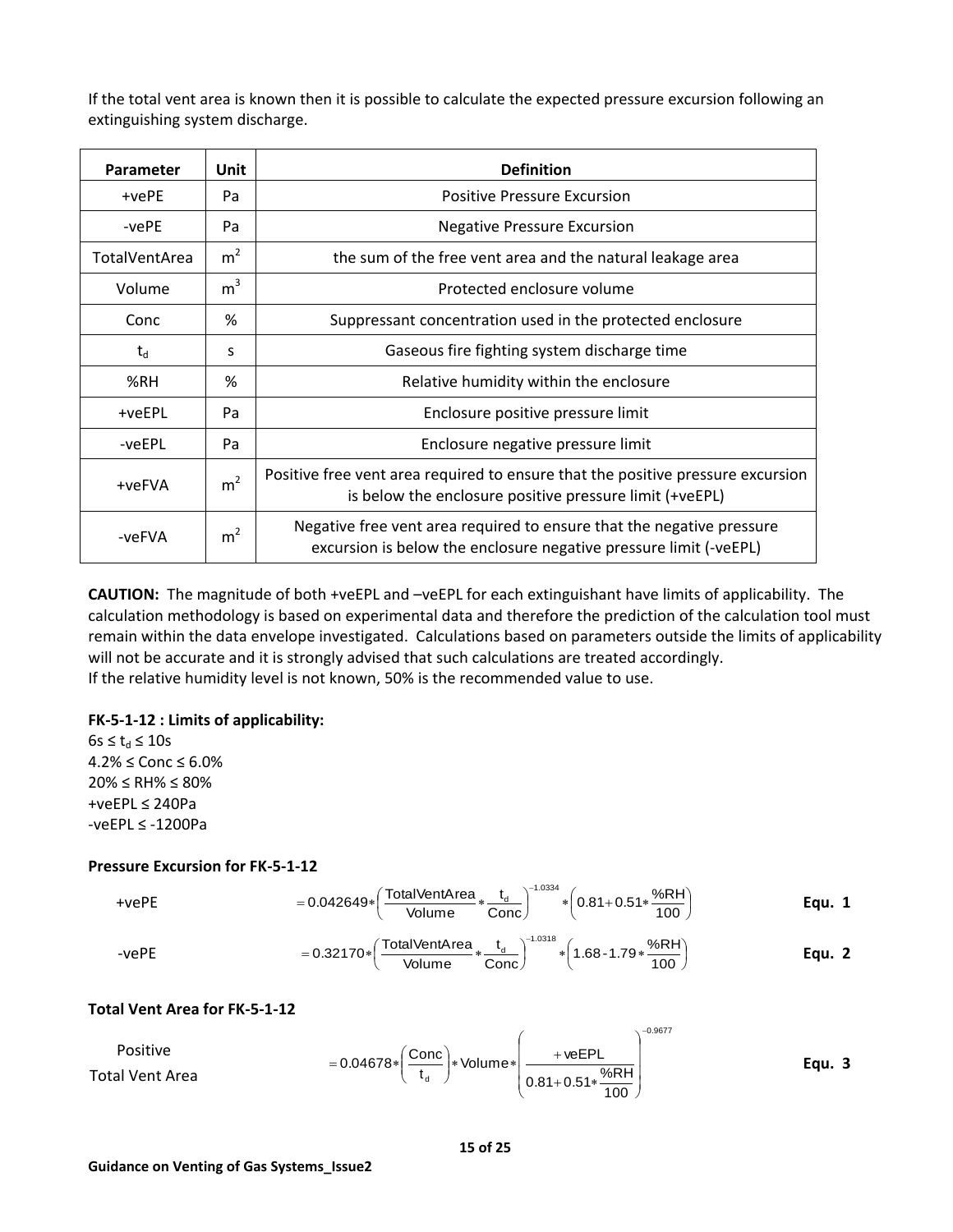Negative  
Total Vent Area = 0.34309\*
$$
\left(\frac{\text{Conc}}{t_d}\right)
$$
\* Volume\* $\left(\frac{\text{-veEPL}}{1.68-1.79*\frac{\%RH}{100}}\right)^{-0.9692}$  Equ. 4

#### **HFC-227-ea : Limits of applicability:**

 $6s \le t_d \le 10s$ 6.25% ≤ Conc ≤ 10.5% 20% ≤ RH% ≤ 80% +veEPL ≤ 380Pa -veEPL ≤ -1000Pa

# **Pressure Excursion for HFC-227-ea**

+vePE = 
$$
48.359 * \left( 4.2 * \ln \left( \frac{\text{Volume} * \text{Conc}}{\text{TotalVentArea} * t_{d}} \right) - 27.922 \right) * \left( 0.81 + 0.51 * \frac{%RH}{100} \right)
$$
Equ.5

<span id="page-15-1"></span><span id="page-15-0"></span>-vePE = 
$$
46.444 * \left(9.41 * \ln \left(\frac{\text{Volume} * \text{Conc}}{\text{TotalVentArea} * t_a}\right) - 62.76\right) * \left(1.68 - 1.79 * \frac{\%RH}{100}\right)
$$
 Equ. 6

## **Total Vent Area for HFC227-ea**

| Positive<br>Total Vent Area | $= 0.00130 * \left(\frac{\text{Conc}}{t_d}\right) * \text{Volume} * \exp\left(\frac{-0.00497 * + \text{weEPL}}{0.81 + 0.51 * \frac{\% \text{RH}}{1.00}}\right)$ |     | Equ. 7 |
|-----------------------------|-----------------------------------------------------------------------------------------------------------------------------------------------------------------|-----|--------|
|                             |                                                                                                                                                                 | 100 |        |

Negative  
\nTotal Vent Area = 0.00127\* 
$$
\left(\frac{\text{Conc}}{t_d}\right)
$$
 \* Volume\* exp  $\left(\frac{-0.00222*-veEPL}{1.68-1.79*\frac{%RH}{100}}\right)$  Equ. 8

## **HFC-23 : Limits of applicability:**

 $6s \le t_d \le 10s$ 18% ≤ Conc ≤ 30% 20% ≤ RH% ≤ 80% +veEPL ≤ -1400Pa

#### **Pressure Excursion for HFC-23**

+vePE = 0.08827 \* 
$$
\left(\frac{\text{TotalVenthArea}}{\text{Volume}} * \frac{t_d}{\text{Cone}}\right)^{-1.165} * \left(0.81 + 0.51 * \frac{\%RH}{100}\right)
$$
 Equ. 9

#### **Total Vent Area for HFC-23**

Positive Total

\n
$$
= 0.12384 * \left( \frac{\text{Conc}}{t_d} \right) * \text{Volume} * \left( \frac{\text{+veEPL}}{0.81 + 0.51 * \frac{\%RH}{100}} \right)^{-0.8587}
$$
\nEqu. 10

## **HFC-125 : Limits of applicability:**  $6s \le t_d \le 10s$

8.0% ≤ Conc ≤ 10.5% 20% ≤ RH% ≤ 80%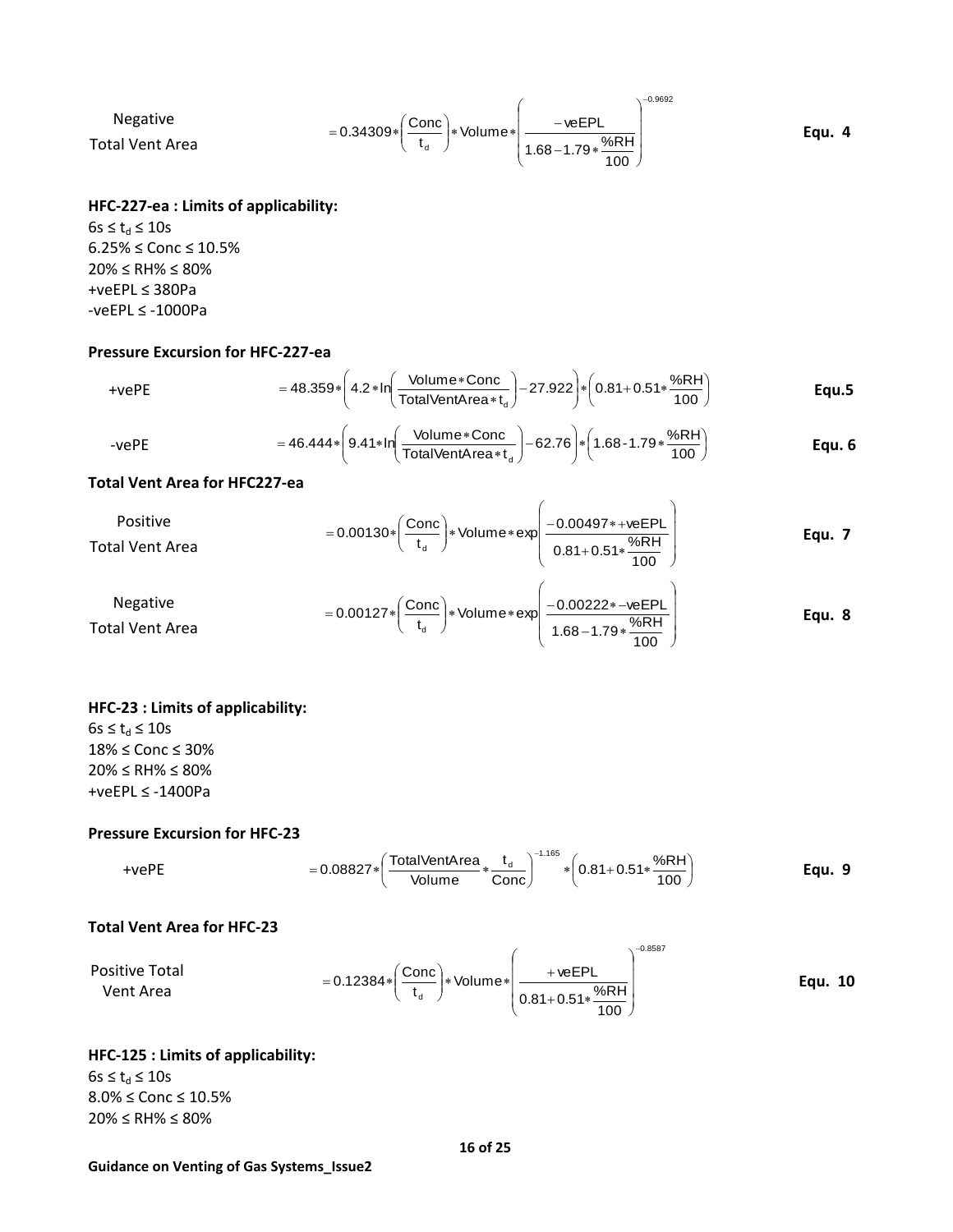#### +veEPL ≤ 480Pa -veEPL ≤ -480Pa

#### **Pressure Excursion for HFC125**

+vePE = 0.045349\* 
$$
\left(\frac{\text{TotalVentArea}}{\text{Volume}} * \frac{t_d}{\text{Conc}}\right)^{-1.037} * \left(0.81 + 0.51 * \frac{%RH}{100}\right)
$$
 Equ. 11

-vePE = 
$$
0.03949 * \left( \frac{\text{TotalVentArea}}{\text{Volume}} * \frac{t_d}{\text{Cone}} \right)^{-1.039} * \left( 1.68 - 1.79 * \frac{%RH}{100} \right)
$$
 Equ. 12

#### **Total Vent Area for HFC125**

Positive

\n
$$
= 0.050 * \left( \frac{\text{Conc}}{t_d} \right) * \text{ Volume} * \left( \frac{\text{+veEPL}}{0.81 + 0.51 * \frac{\%RH}{100}} \right)^{-0.964} \qquad \text{Equ. 13}
$$

Negative  
Total Vent Area = 0.04589\* 
$$
\left(\frac{\text{Conc}}{t_d}\right)
$$
 \* Volume\*  $\left(\frac{\text{-veEPL}}{1.68-1.79*\frac{\%RH}{100}}\right)^{-0.9622}$  Equ. 14

# **Example Calculation 1:**

| <b>Protected Enclosure</b>  | Volume = $125m3$                                              |
|-----------------------------|---------------------------------------------------------------|
|                             | Air Conditioned - 50%RH                                       |
|                             |                                                               |
|                             | Room Strength = 500Pa<br>Total Vent Area = $0.042 \text{m}^2$ |
|                             | Agent = HFC227ea                                              |
| <b>Extinguishing System</b> | Concentration = 8.5vol%                                       |
|                             | System Discharge time = 9.2s                                  |

Calculate the expected pressure excursion following the discharge of the extinguishing system: Select the HFC227ea equation [\(Equ.5](#page-15-0) ) for positive pressure excursion (+vePE)

+vePE = 48.359\* 
$$
\left(4.2*\ln\left(\frac{\text{Volume} * \text{Conc}}{\text{TotalVentArea}*t_a}\right) - 27.922\right) * \left(0.81+0.51*\frac{\%RH}{100}\right)
$$
 Equ. 15

+vePE = 
$$
= 48.359 * \left( 4.2 * \ln \left( \frac{125 * 8.5}{0.042 * 9.2} \right) - 27.922 \right) * \left( 0.81 + 0.51 * \frac{50}{100} \right)
$$
Equ. 16

$$
+vePE = 48.359*(4.2*ln(2750)-27.922)*(1.065)
$$
Equ. 17

+vePE = 
$$
48.359*(4.2*(7.919)-27.922)*(1.065)
$$

$$
+vePE = 48.359*(5.339)*(1.065)
$$
Equ. 19

+vePE +275 Pa **Equ. 20**

Select the HFC227ea equation ( [Equ. 6](#page-15-1)) for negative pressure excursion (-vePE)

-vePE = 
$$
46.444 * \left( 9.41 * \ln \left( \frac{\text{Volume} * \text{Conc}}{\text{TotalVentArea} * t_{d}} \right) - 62.76 \right) * \left( 1.68 - 1.79 * \frac{\%RH}{100} \right)
$$
 Equ. 21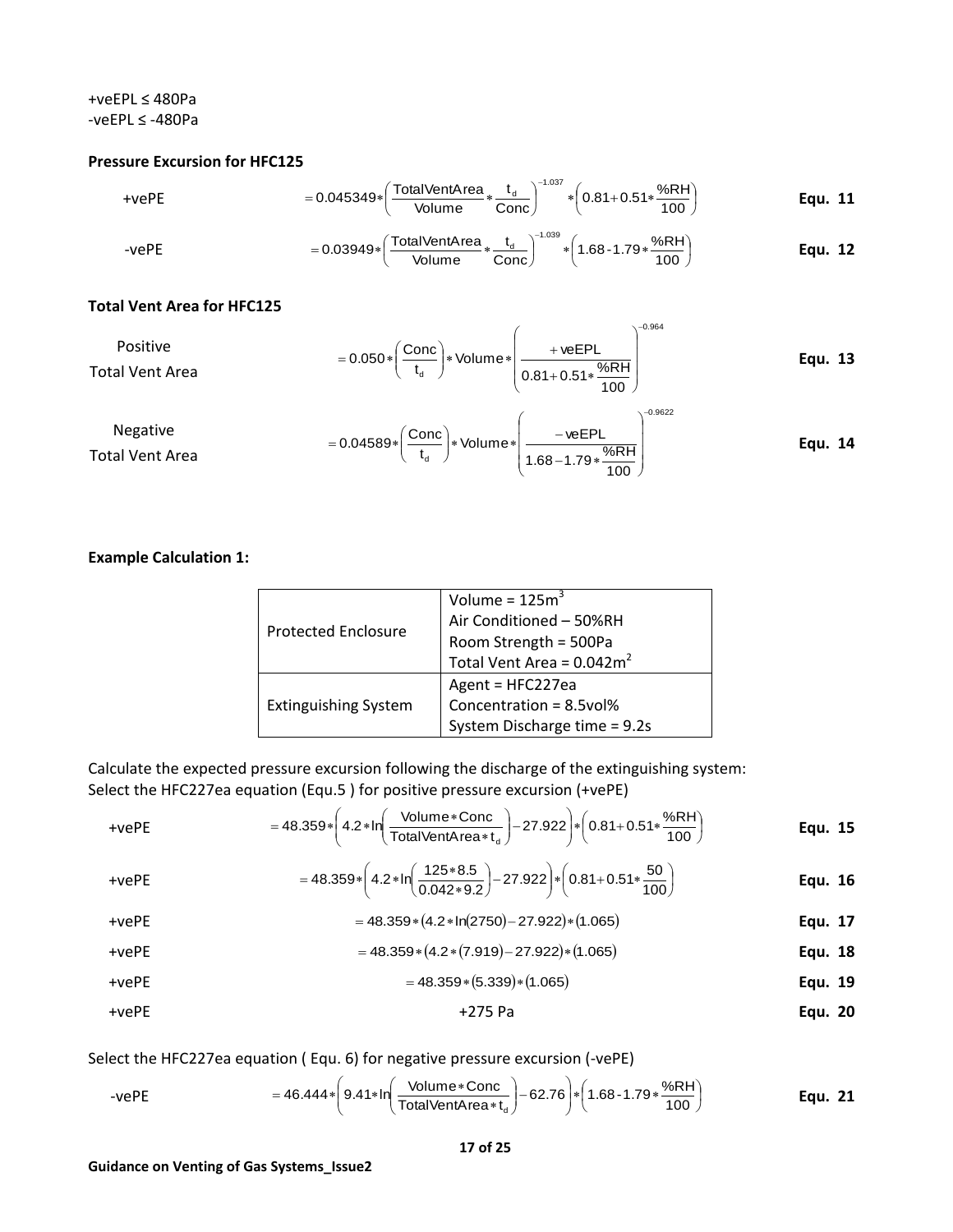-vePE = 
$$
=46.444*\left(9.41*\ln\left(\frac{125*8.5}{0.042*9.2}\right)-62.76\right)*\left(1.68-1.79*\frac{50}{100}\right)
$$
Equ. 22

-vePE = 
$$
46.444*(9.41*ln(2750)-62.76)*(0.785)
$$

-vePE = 
$$
46.444*(9.41*(7.919)-62.76)*(0.785)
$$

-vePE = 
$$
46.444*(11.758)*(0.785)
$$

$$
-429Pa
$$
 **Equ. 26**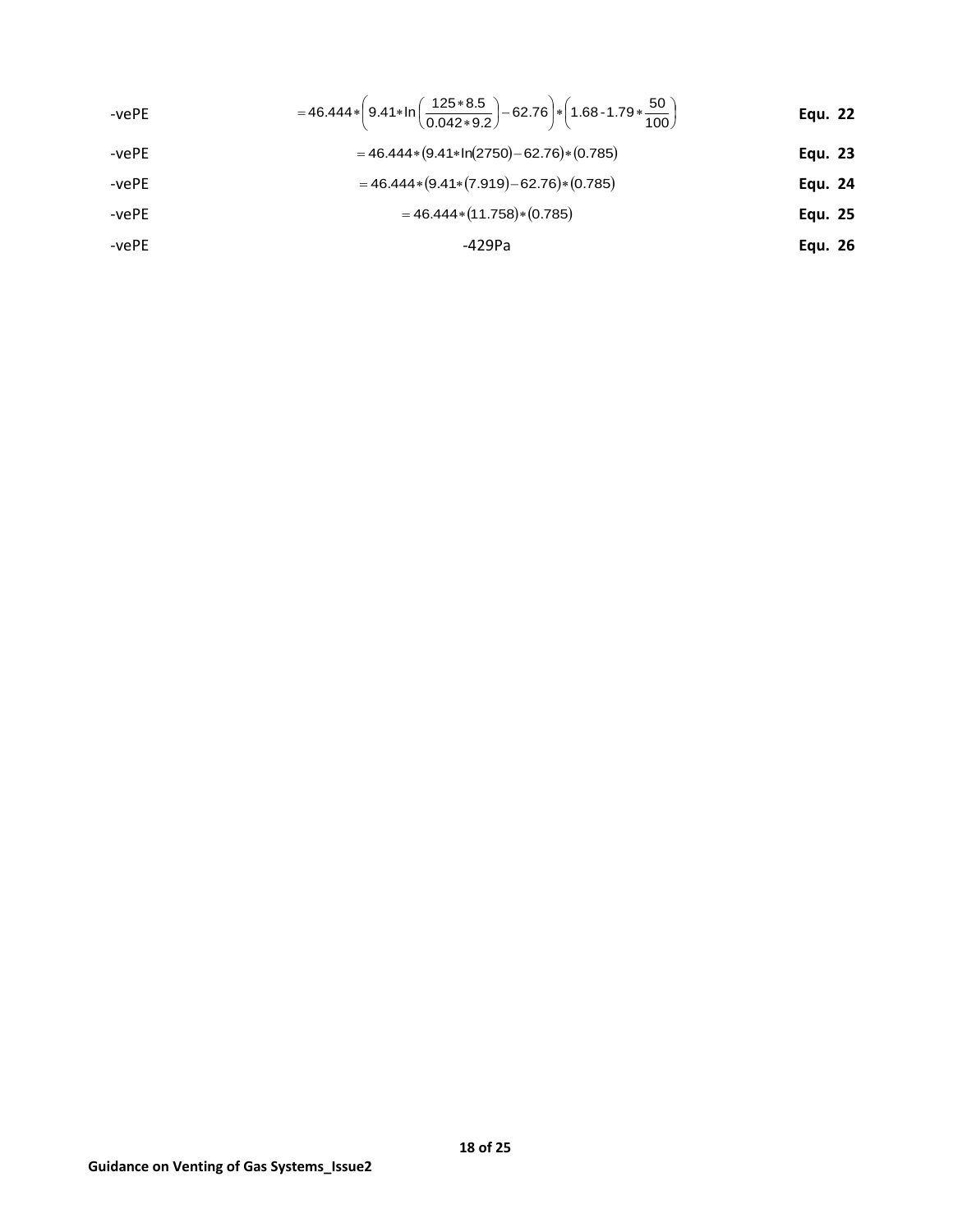#### **Example Calculation 2:**

|                             | Volume = $7500m3$            |
|-----------------------------|------------------------------|
| <b>Protected Enclosure</b>  | Air Conditioned - 50%RH      |
|                             | Room Strength = 500Pa        |
|                             | Agent = HFC227ea             |
| <b>Extinguishing System</b> | Concentration = 7.9vol%      |
|                             | System Discharge time = 9.6s |

Calculate the expected required free vent area following the discharge of the extinguishing system: Select the HFC227ea equation (Equ. 7) for positive total vent area such that the enclosure positive pressure limit is not exceeded. A key point here, is that the limit of applicability for the +veEPL must be adhered; for HFC227ea this limit is 380Pa and so this is entered into the calculation even though the enclosure can withstand 500Pa.

Positive  
\nTotal Vent Area  
\nTotal Vent Area  
\nTotal Vent Area  
\nPositive  
\nPositive  
\nTotal Vent Area  
\nTotal Vent Area  
\nPositive  
\nPositive  
\nPositive  
\nPositive  
\n0.00130\* 
$$
\left(\frac{7.9}{9.6}\right) * 7500 * exp \left(\frac{-0.00497 * + weEPL}{0.81 + 0.51 * \frac{50}{100}}\right)
$$
  
\n $= 0.00130 * \left(\frac{7.9}{9.6}\right) * 7500 * exp \left(\frac{-0.00497 * 380}{0.81 + 0.51 * \frac{50}{100}}\right)$   
\n $= 0.00130 * (0.8229) * 7500 * exp (-1.773)$   
\nTotal Vent Area  
\nTotal Vent Area  
\nTotal Vent Area  
\nTotal Vent Area  
\nTotal Vent Area  
\nTotal Vent Area  
\nTotal Vent Area  
\nTotal Vent Area  
\nTotal

Select the HFC227ea equation (Equ. 8) for negative total vent area such that the enclosure negative pressure limit is not exceeded.  $\mathbf{r}$  $\overline{ }$ 

| <b>Negative</b><br><b>Total Vent Area</b> | $= 0.00127 * \left(\frac{\text{Conc}}{t_d}\right) * \text{Volume} * \exp\left(\frac{-0.00222 * - \text{veEPL}}{1.68 - 1.79 * \frac{\% \text{RH}}{100}}\right)$ | Equ. 31 |
|-------------------------------------------|----------------------------------------------------------------------------------------------------------------------------------------------------------------|---------|
| <b>Negative</b><br><b>Total Vent Area</b> | $= 0.00127 * \left(\frac{7.9}{9.6}\right) * 7500 * exp \left(\frac{-0.00222 * 500}{1.68 - 1.79 * \frac{50}{100}}\right)$                                       | Equ. 32 |
| <b>Negative</b><br><b>Total Vent Area</b> | $= 0.00127 * (0.8229) * 7500 * exp(-1.414)$                                                                                                                    | Equ. 33 |
| <b>Negative</b><br><b>Total Vent Area</b> | 1.906 $m2$                                                                                                                                                     | Equ. 34 |

#### **6.8.3 Natural leakage**

When determining the overall vent area required, it may be acceptable to take into account the natural leakage area. This natural leakage area is the equivalent leakage area (ELA) as determined by the room integrity test.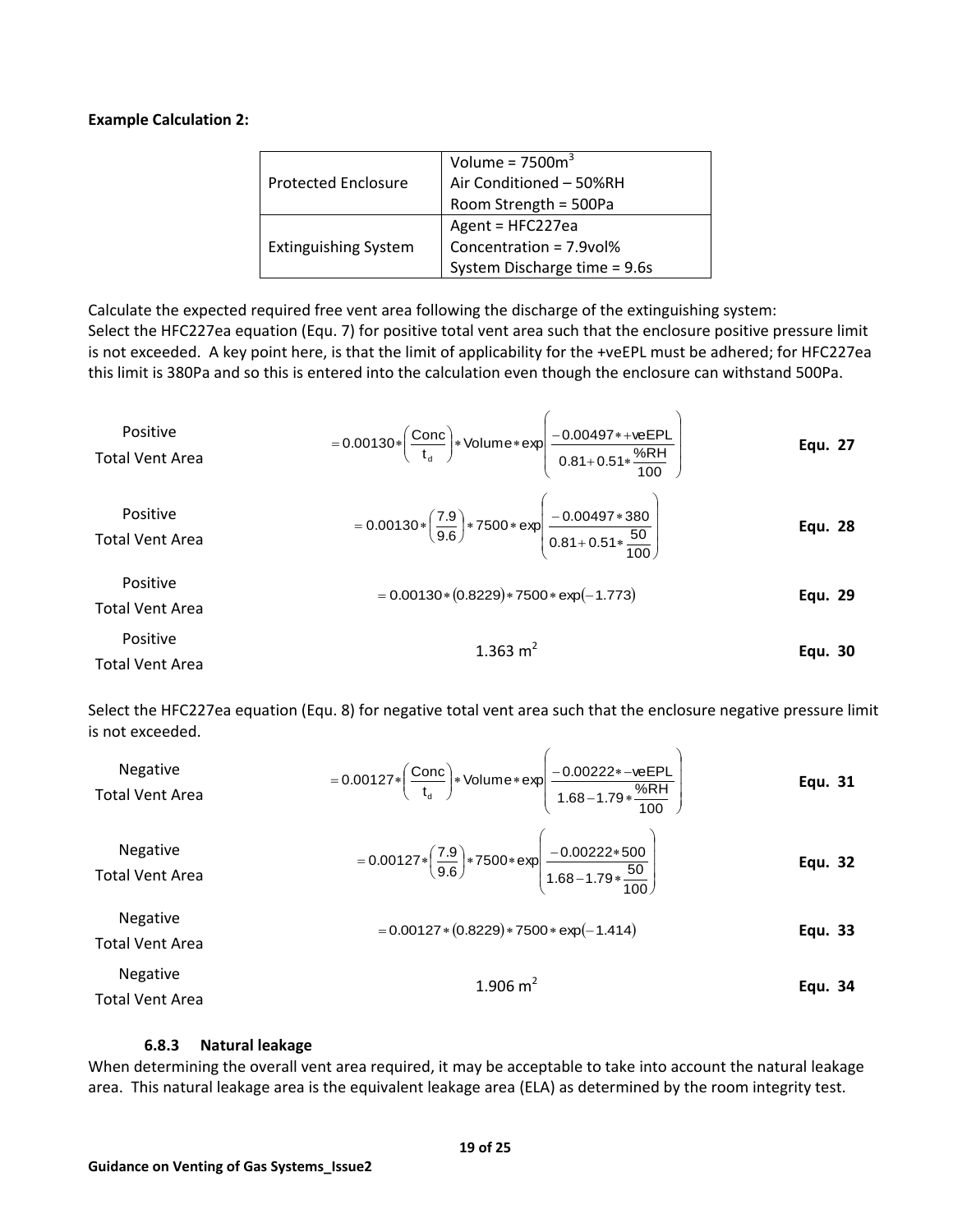NOTE : When the integrity test is conducted with doors held open in adjacent rooms to the room under test, there could be less natural leakage available than may have been assumed from the ELA value. In such cases, if natural leakage is to be used for pressure relief, the protected enclosure must be assessed and judgement applied in deciding what proportion of the ELA is used as a contribution to the total vent area

# **6.9 Cascade venting calculations**

Where the over-pressure venting for a gaseous fire fighting system needs to transit through one or more adjacent enclosures in order to vent to atmosphere the vents in the enclosure boundaries should be determined as follows:

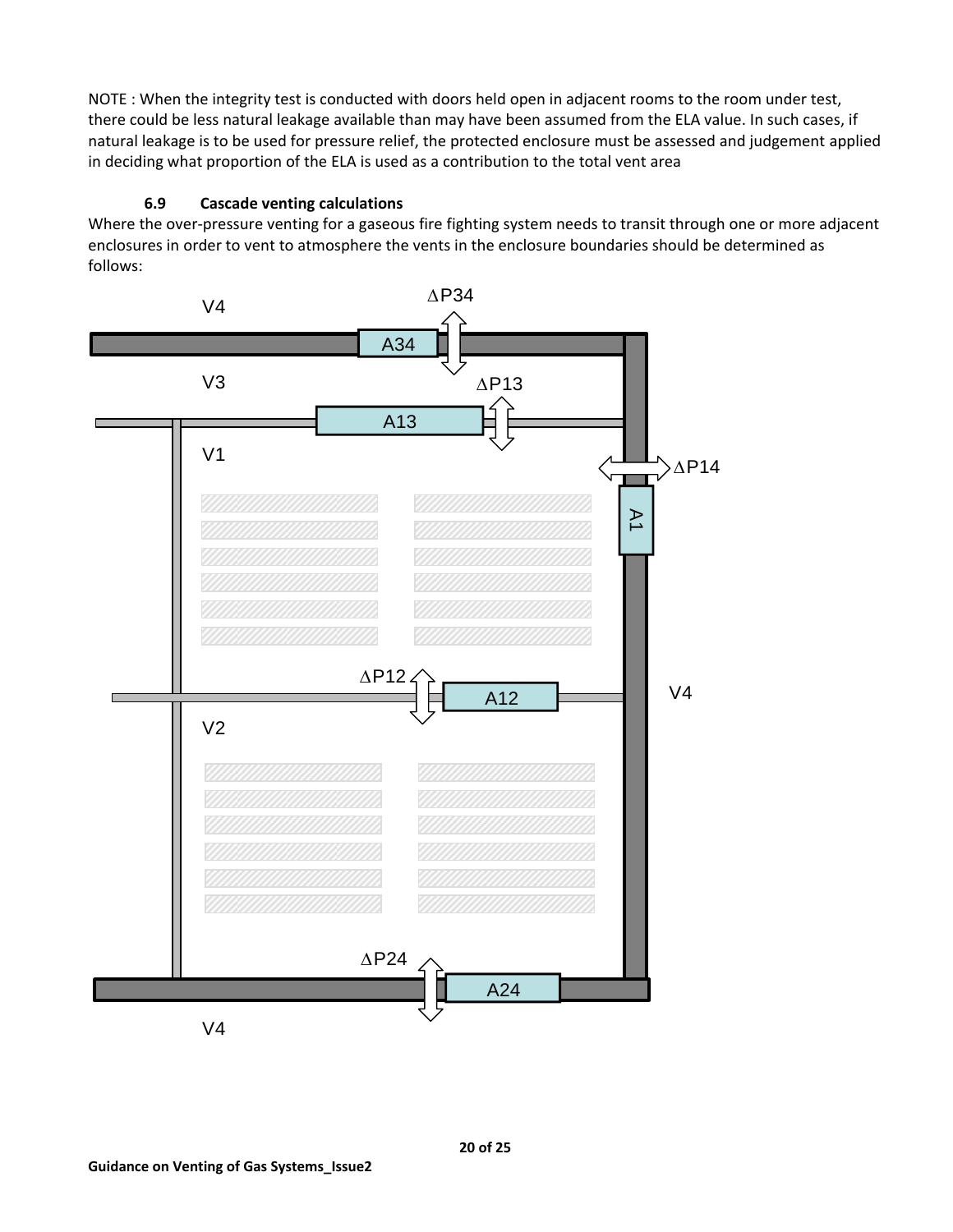All volumes are in m<sup>3</sup>, all free vent areas are in m<sup>2</sup>, and all pressure differentials are in Pa. V1, V2, V3 and V4 are all discrete enclosures; for explanatory purposes V1 is an enclosure protected by gaseous extinguishing systems, V2 is an adjacent enclosure, V3 is a corridor and V4 is atmosphere.

A1 – free vent area if the protected enclosure vented directly to atmosphere V4.

- A12 free vent area from the protected enclosure V1 into the adjacent enclosure V2.
- A24 free vent area from enclosure V2 to atmosphere V4.
- A13 free vent area from the protected enclosure V1 into the adjacent enclosure V3.
- A34 free vent area from the enclosure V3 to atmosphere V4

∆P14 – pressure differential between V1 and V4. With V4 representing atmosphere, this will be equivalent to the maximum allowable pressure in V1

- ∆P12 pressure differential between V1 and V2.
- ∆P14 pressure differential between V1 and V4.
- ∆P13 pressure differential between V1 and V3.
- ∆P34 pressure differential between V3 and V4.

When venting directly to the atmosphere from the protected space the pressure loss (differential) through the free vent area A1 is ∆P14. When the vent flow has to pass through two vents then the optimum design occurs when the pressure differential is equal, i.e. ΔP12 = ΔP24. As a result A12 = A24 = √2 x A1. This is because, in order to achieve the same flow with only half the pressure differential, the area of each vent must be √2 x A1 when there are two vents in the flow path. Similarly the area of each vent must be √3 x A1, if there are three equally sized vents in the flow path etc.

Of course any combination of pressure differentials can be used as long as the sum of differential pressures does not exceed the maximum enclosure strength. To prevent flow and pressure oscillations through the enclosures, only one of the vents in the flow path should be a flap type vent; the remainder should be actuated to remain fully open during the venting process.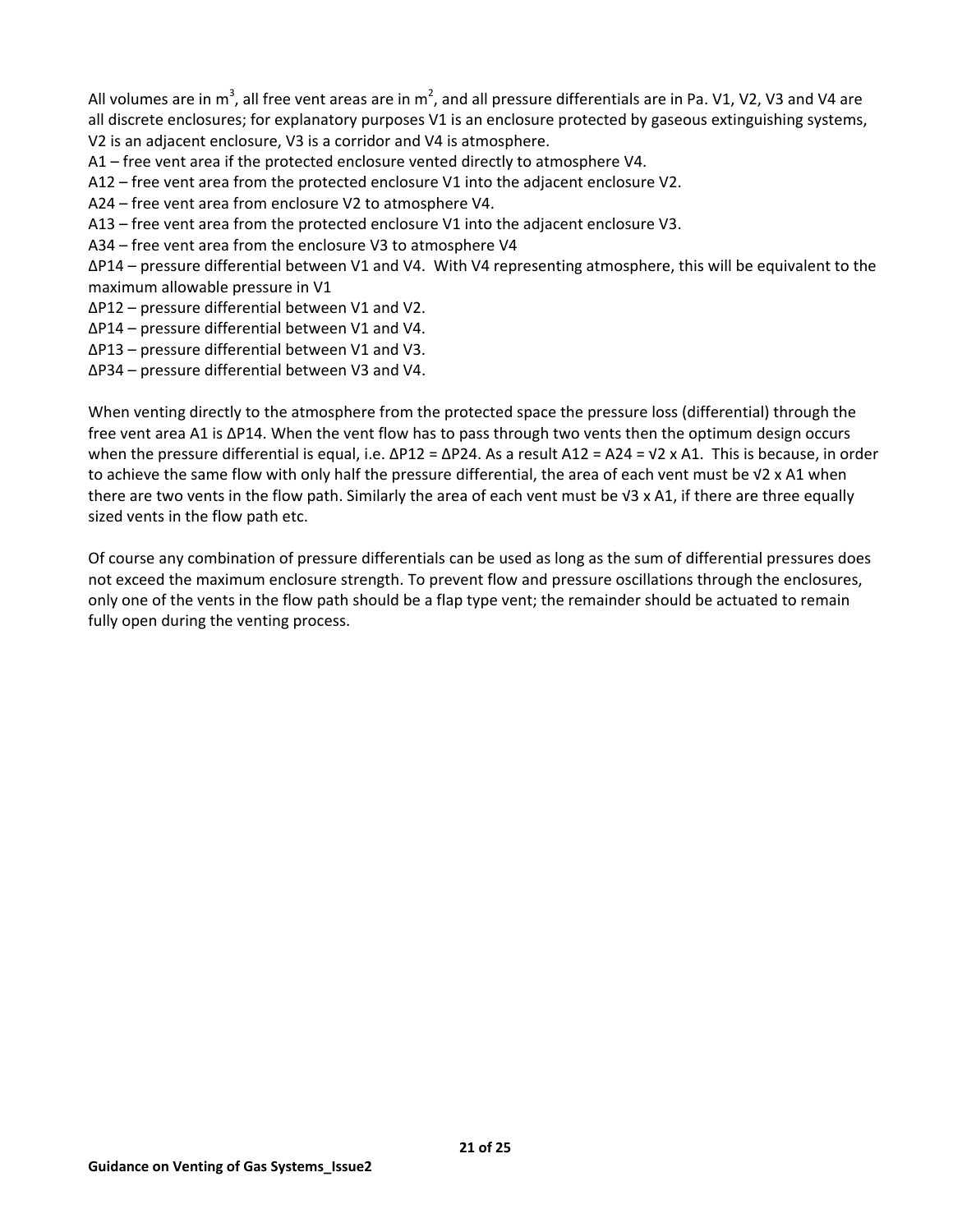## **Example Calculation 3:**

#### Example - cascade venting calculations for IG541 (Peak Discharge)

| Temperature                               | $20^{\circ}$ C                |                              |
|-------------------------------------------|-------------------------------|------------------------------|
| S(IG541)                                  |                               | $0.70 \text{ m}^3/\text{kg}$ |
| $S_{\text{air}}$                          |                               | 0.830 $m^3/kg$               |
| Design concentration                      | 40%                           |                              |
| $S_{H}$                                   | $0.781 \text{ m}^3/\text{kg}$ |                              |
| Enclosure 1                               |                               | 284 $m3$                     |
| <b>Flooding Factor</b>                    | 51%                           |                              |
| IG541 Quantity                            | 204 kg                        |                              |
| Peak flow rate                            | 2.5%                          |                              |
| $\Delta$ P14 – maximum allowable pressure | 500Pa                         |                              |

Venting directly to atmosphere: ∆P14 = 500Pa A1 =  $0.025 * 204 * 0.70$ √ (500 \* 0.781)

A1 =  $0.182$  m<sup>2</sup>

Cascade venting through adjacent enclosure V2 –vent size optimised

∆P12 = ∆P23 = 250 Pa

A12 = A24 =  $0.025 * 204 * 0.70$ √(250 \* 0.781)

A12 = A23 = 0.258 m<sup>2</sup>; alternatively A1 can be multiplied by  $\sqrt{2}$  in this optimised condition.

Cascade venting through adjacent enclosure V3 – minimising size of vent in outside wall (A34).

∆P13 = 100 Pa ∆P34 = 400 Pa A13 =  $0.025 * 204 * 0.70$  √ (100 \* 0.781) A13 =  $0.407$  m<sup>2</sup> A34 =  $0.025 * 204 * 0.70$ √ (400 \* 0.781)

A34 =  $0.204$  m<sup>2</sup>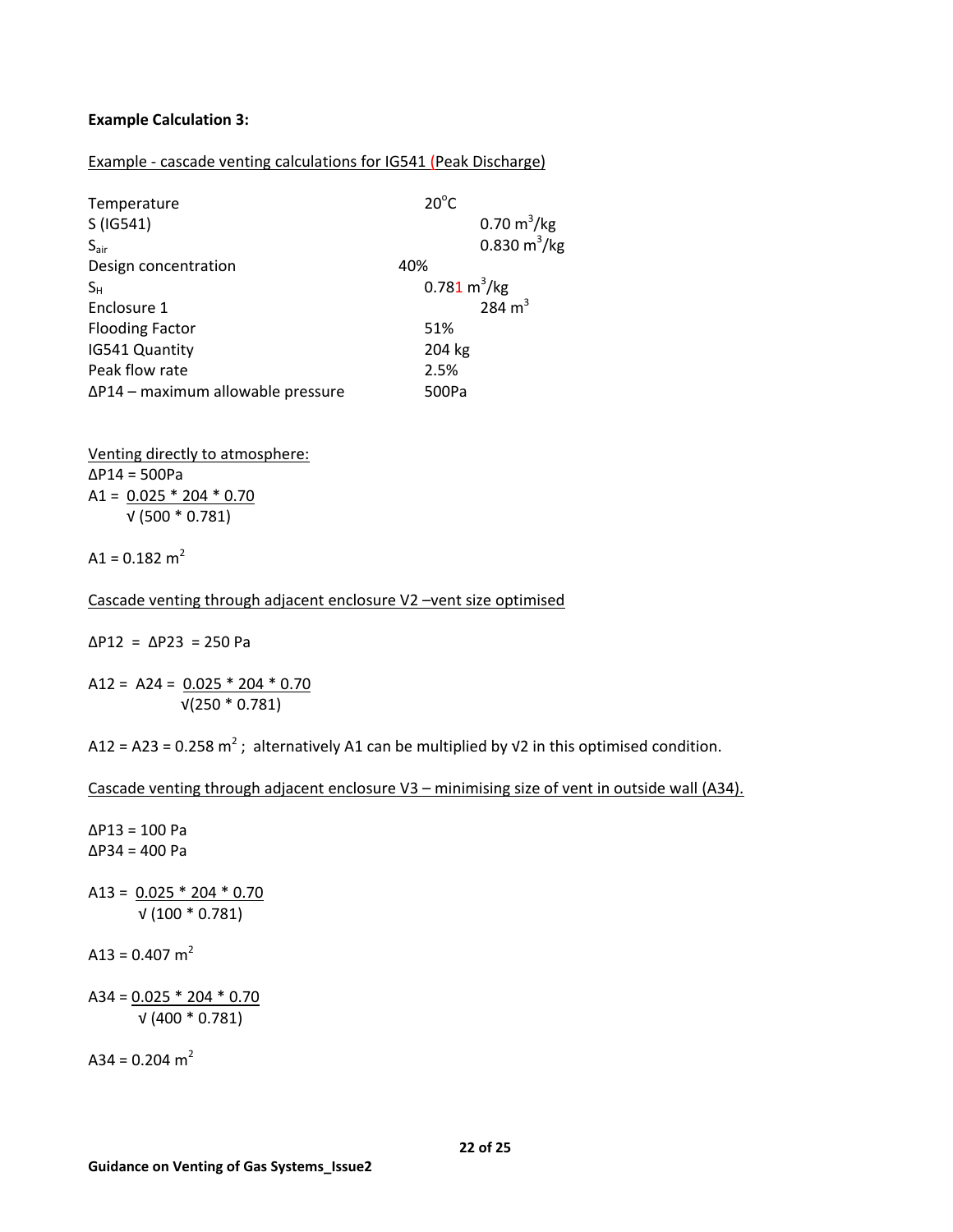## **6.9.1 Cascade vent arrangements**

Cascade venting is the means to vent from one area through one or more areas.; it is sometimes necessary should the protected area be within another area, e.g. a computer room in the centre of a building rather than located adjacent to an outside wall.

Cascade venting calculations need to determine intermediate pressures generated since these will affect the flow of the exiting gases. This is equally applicable to flow through ducts.

As an example, the intermediate vent area is calculated with a lateral wall strength of 250Pa. The intermediate pressure through the flow path is 125 Pa. In order to allow for this, the vent area calculation needs to be made on 125 Pa to achieve 250 Pa maximum differential. When calculating pressure losses through ducts pressure loss will change with flows that change with the vent area, so an iterative process is required to get a more exact value.

Cascade vent arrangements, for the necessary design calculations and considerations above can be as follows:

- 1. Protected Area 1 to Protected Area 2 to atmosphere. Vent from Area 1 to Area 2, via a pre-opened vent, i.e. electric or pneumatic, to atmosphere
- 2. Protected Area 1 to Protected Area 2 to any further protected area(s) to atmosphere. Vent from Area 1 to Area 2, and then via pre-opened vents through any further protected area(s) and then to atmosphere
- 3. Protected Area 1 to atmosphere via duct work. Duct work and vents will need to be sized in accordance with maximum lateral pressure and flow requirements.

# **6.9.2 Venting into adjacent enclosures**

When a protected enclosure is required to have pressure relief venting fitted, and the vent path is into an adjacent enclosure (i.e. cascade venting) it is important that the volume of the adjacent enclosure is large enough such that the room strength is not compromised. This can be determined by the following methodology and calculation.

V<sub>1</sub> is the volume (m<sup>3</sup>) of the enclosure (1) which employs a gaseous fire protection system and has pressure relief fitted which connects it to an adjacent enclosure (2) of volume  $V_2$ . If  $V_2$  is not large enough to act as a reservoir for flow of gas into or out of  $V_1$  during a system discharge, then  $V_2$  will also require pressure relief. The following two sections detail how to determine the minimum size of  $V_2$  such that pressure relief on  $V_2$  is NOT required.

## **6.9.2.1 Over-Pressurisation : Determination of adjacent enclosure volume**

The basis for this methodology is that at equilibrium the pressure generated by the injection of extinguishant gas into  $V_1$  will balance across the pressure relief vent into  $V_2$ . By taking the volume of extinguishant injected, and calculating what volume is required for that extinguishant to exert +veEPL (differential pressure) over the combined volume of  $V_1$  and  $V_2$ . For all gaseous fire fighting agents, the minimum size of an adjacent volume  $V_2$ , for over-pressurisation can therefore be determined by:

<span id="page-22-0"></span>
$$
V_2 \geq \left(\frac{\text{floodingfactor} * V_1 * 101325}{+ \text{veEPL}}\right) - V_1
$$
 \nEqu. 35

where the flooding factor is in cubic metres/cubic metres (reference BS EN 15004) and +veEPL is the lower of the positive enclosure pressure limits (in Pa) for  $V_1$  and  $V_2$ .

The free vent area between  $V_1$  and  $V_2$  must be calculated as a cascade vent arrangement as described in Section 6.9.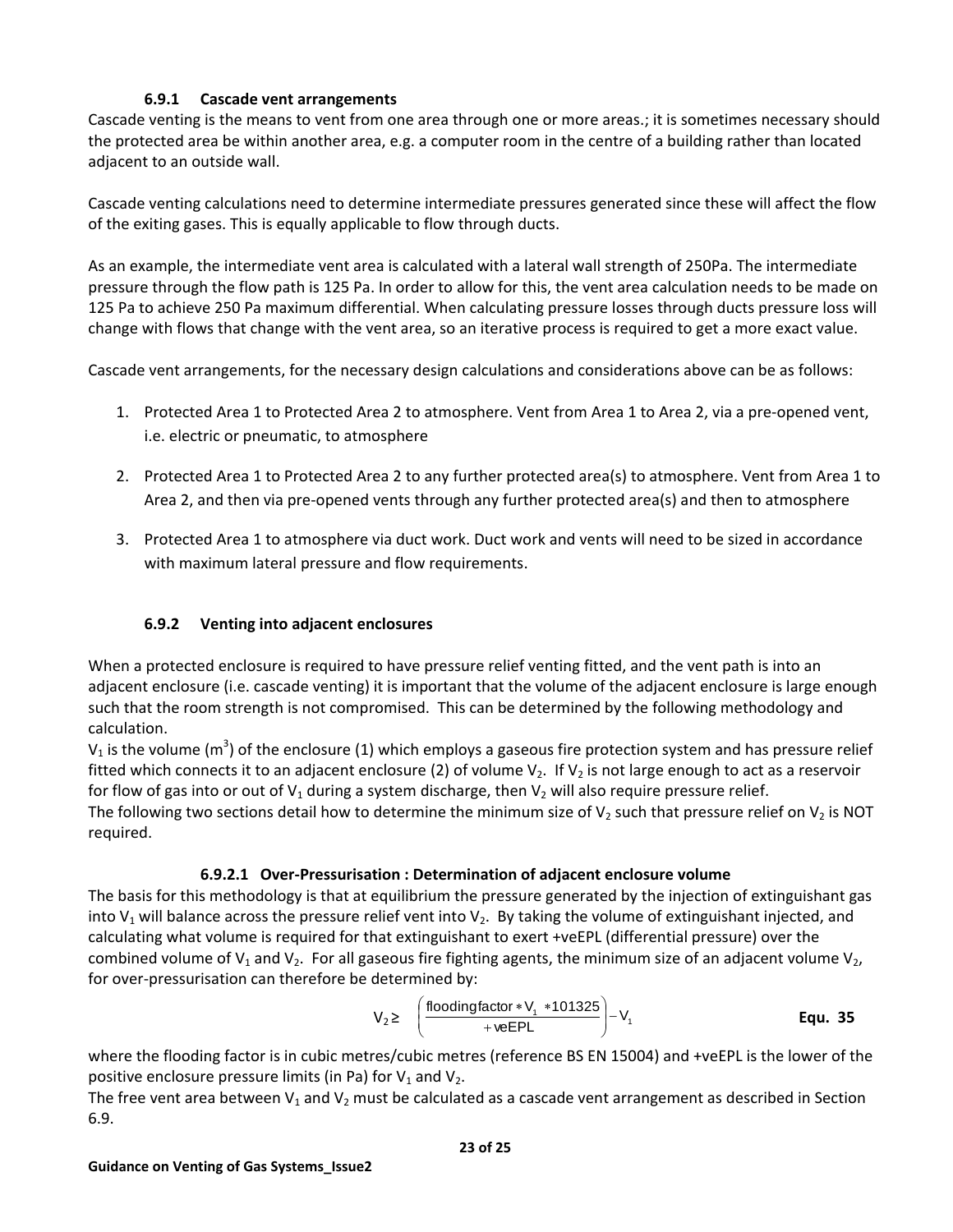#### **6.9.2.2 Under-Pressurisation : Determination of adjacent enclosure volume**

For gaseous fire fighting agents that generate a negative pressure excursion during discharge (FK-5-1-12, HFC-227ea, HFC-125) the minimum size of an adjacent volume  $V_2$ , can be determined by:

$$
V_2 \geq \frac{101325 * -veFVA * \sqrt{-vePE_{V1} * S_{air}}}{-veEPL_{V2}} * \frac{t_d}{2}
$$
 Equ. 36

where –veFVA is the free vent area (m<sup>2</sup>) between V<sub>1</sub> and V<sub>2</sub> based on a cascade arrangement (see Section 6.9), vePE<sub>V1</sub> is the negative pressure excursion in V<sub>1</sub> (Pa) and –veEPL<sub>V2</sub> is the negative enclosure pressure limit for V<sub>2</sub> (Pa).

## **Example Calculation 4:**

A 248 m<sup>3</sup> enclosure with a positive pressure limit of 500Pa is protected with an IG-55 inert gas suppression system with an applied design concentration of 46vol% at 20 degrees C (flooding factor - 0.6057 m<sup>3</sup>/m<sup>3</sup>)

$$
Q_R = \left(\frac{S_R}{S}\right) * ln\left(\frac{100}{100 - C}\right) = \left(\frac{0.69604}{0.70812}\right) * ln\left(\frac{100}{100 - 46}\right) = 0.6057
$$

The over-pressure from this enclosure is to be vented into an adjacent enclosure of 20,000 cubic metres with a positive pressure limit of 400Pa.

Determine whether or not this volume is of adequate size to ensure that the enclosure pressure limits are not exceeded.

The free vent area required between the protected area and the adjacent enclosure must be determined under the basis of cascade venting,

Using [Equ. 35](#page-22-0)

Minimum volume of adjacent enclosure ≥ 
$$
\left(\frac{0.6057 * 101325 * 248}{400}\right)
$$
 - 248 **Equ. 37**

Minimum volume of adjacent enclosure  $\geq 37,803$  m<sup>3</sup>

In this instance, the adjacent volume is not adequate on its own, and further pressure relief will be required on the adjacent enclosure, calculated once again under the cascade venting premise.

#### **Example Calculation 5:**

An HFC227ea extinguishing system has been employed to protect a 248  $\text{m}^3$  enclosure with a pressure limit of ±500 Pa at a design concentration of 8.0vol% at 20 degrees C and a discharge time of 9.5 seconds. The flooding factor in cu.m/cu.m is 0.6335 kgs/cu.m multiplied by specific vapour volume at 20 degrees C of 0.1374 = 0.087 cu.m/cu.m. This enclosure is of particularly high integrity and so both under and over pressure relief has been fitted and cascaded into an adjacent enclosure with a volume of 4,200 $m^3$  and a pressure limit of ±500 Pa. The free vent area for the negative pressure excursion at 250Pa is 0.131m<sup>2</sup> (using Equ. 8 and a relative humidity of 50%).

Determine whether or not the adjacent enclosure is of adequate size to ensure that the enclosure pressure limits are not exceeded.

Using [Equ. 35](#page-22-0) for the over-pressure calculation:

Minimum volume of adjacent enclosure

$$
\geq \left(\frac{0.087*101325*248}{500}\right) - 248
$$
 \t**Equ. 39**

**Equ. 38**

**Equ. 40**

Minimum volume of adjacent enclosure  $\geq$  4,124 m<sup>3</sup>

In this instance, the adjacent volume is of adequate size such that additional cascade venting is not required for the over-pressure event.

Using Equ. 36 for the under-pressure calculation:

**Guidance on Venting of Gas Systems\_Issue2**